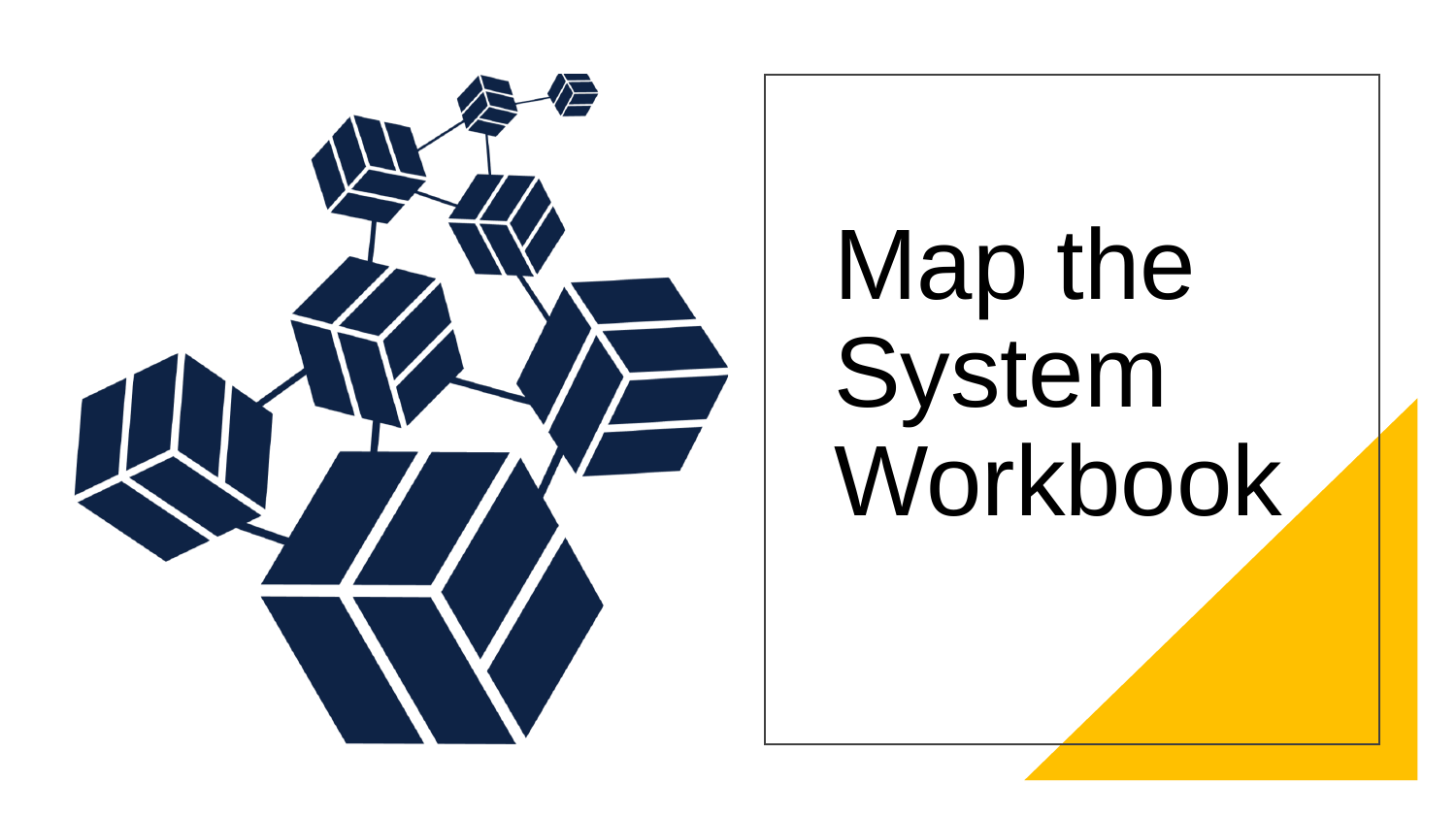### Purpose of this workbook

This workbook has been created to help guide you through the Map the System 2022 competition. It was designed to be a companion to the *[Student Guide to Mapping a System](https://www.mtroyal.ca/nonprofit/InstituteforCommunityProsperity/_pdfs/ssdata_icp_mts_2020.pdf)* (**Guide**) that is longer and more detailed.

The workbook will go through **4 sections.** Across all sections, there are **12 steps**. Throughout the workbook, you will see **action items** which are created to help keep you on track as you prepare your submission.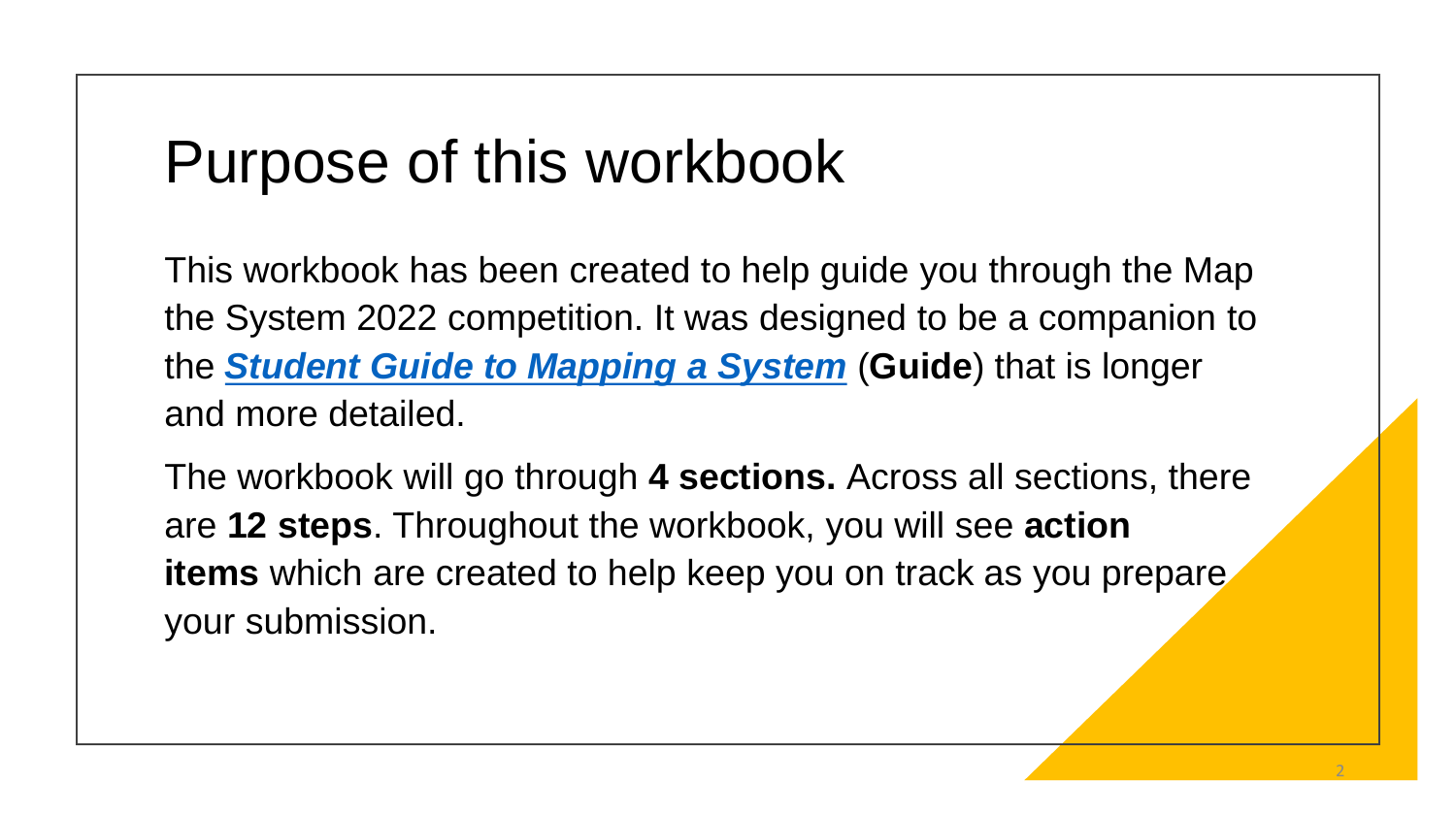### Examples from past competitions

You are encouraged to review winning submissions from past competitions for ideas on how to structure your key deliverables.

| <b>Map the System Canada</b> | <b>Map the System Global</b>                    |  |  |
|------------------------------|-------------------------------------------------|--|--|
| 2021 — Map the System Canada | Map the System 2021   Map the System (ox.ac.uk) |  |  |
| 2020 — Map the System Canada | Map the System 2020   Map the System (ox.ac.uk) |  |  |
| 2019 — Map the System Canada | Map the System 2019   Map the System (ox.ac.uk) |  |  |
| 2018 – Map the System Canada | Map the System 2018   Map the System (ox.ac.uk) |  |  |
| 2017 — Map the System Canada | Map the System 2017   Map the System (ox.ac.uk) |  |  |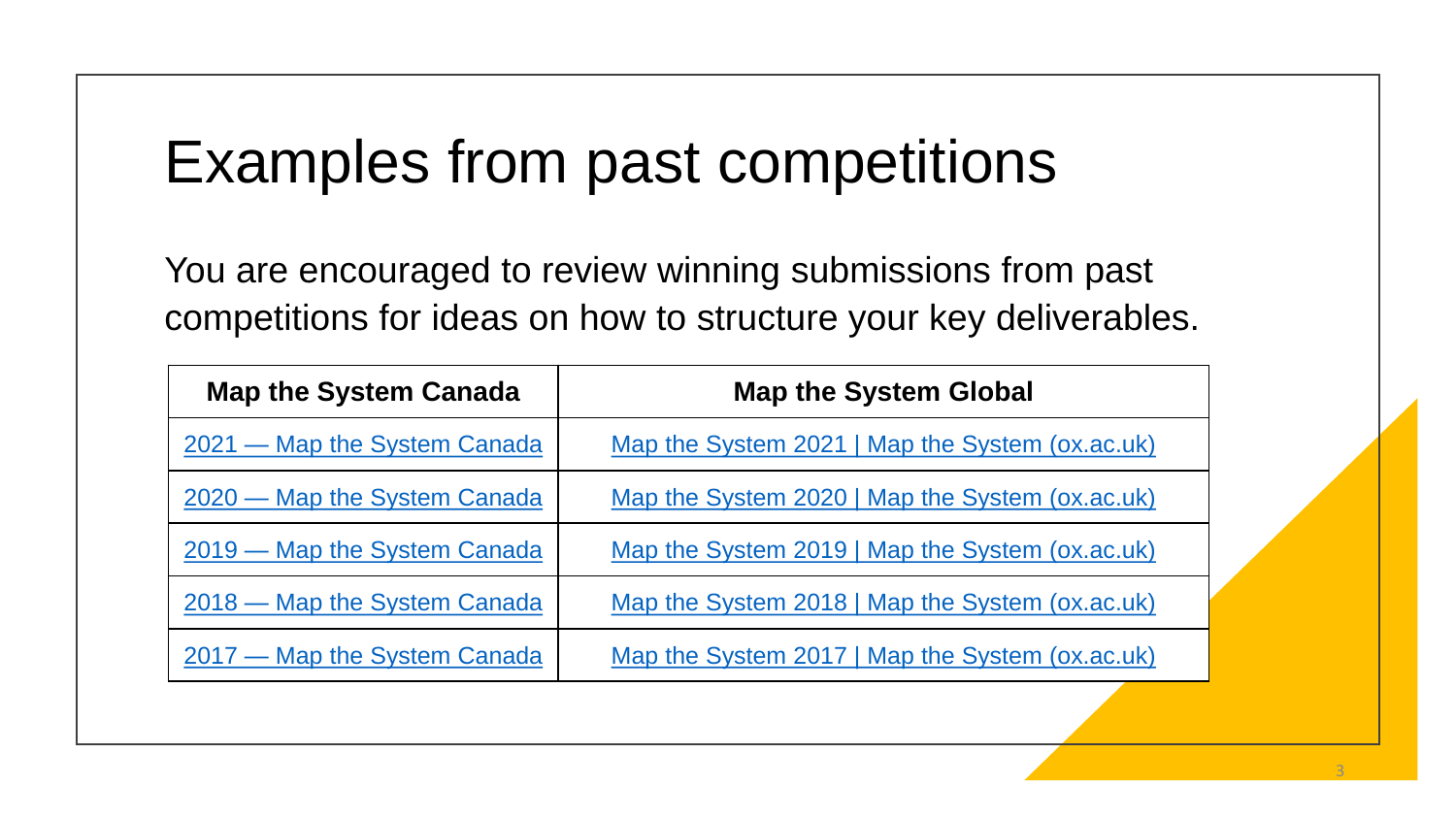### Key deliverables

- 1. Visual Systems Map
- 2. Written Summary of Research
- 3. Detailed Bibliography
- 4. Verbal Presentation

You will be evaluated based on set criteria developed by the Map the System Global team: <https://mapthesystem.sbs.ox.ac.uk/evaluation-criteria>

*Remember:* These deliverables are due on April 3, 2022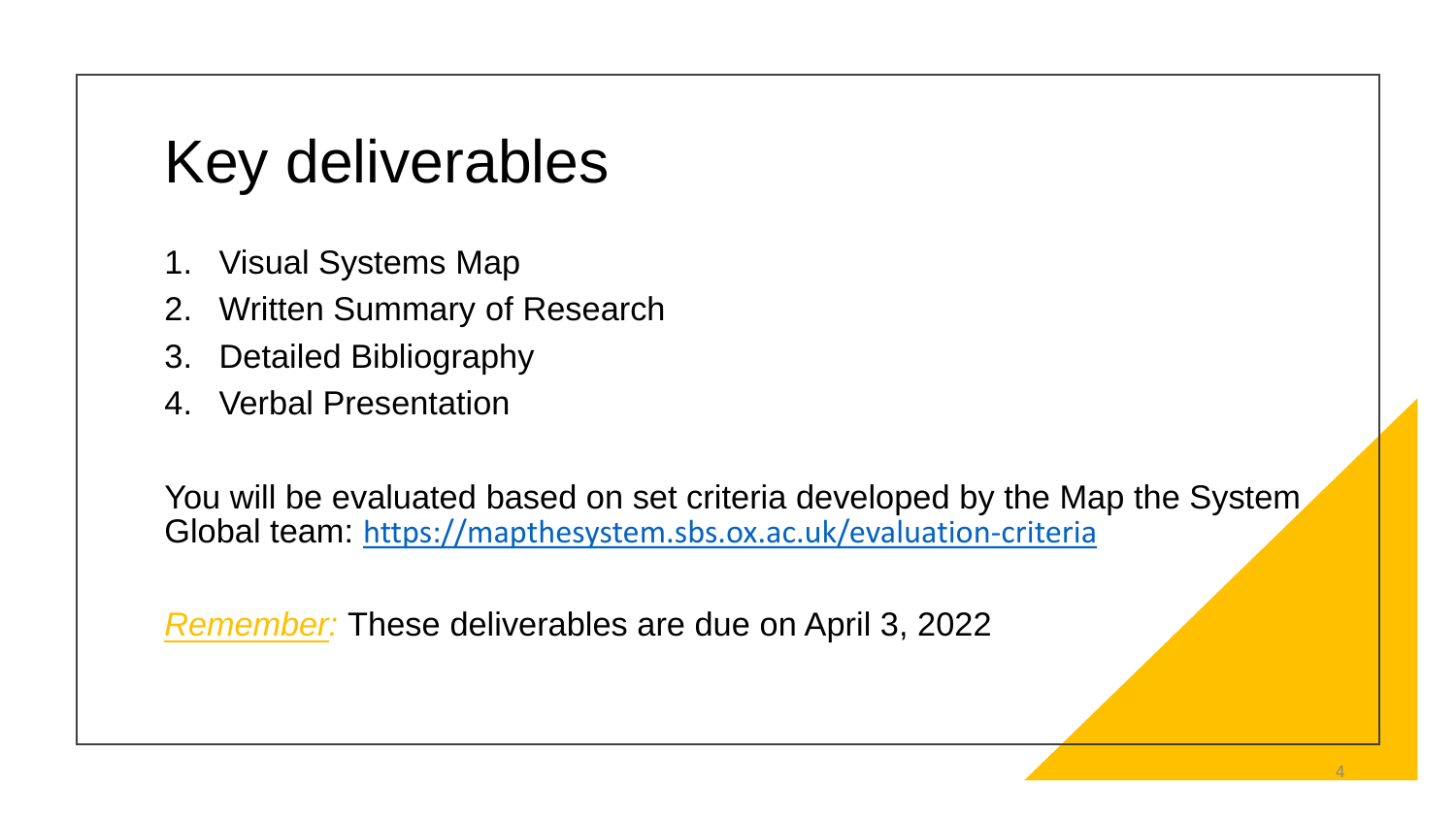### When to use systems thinking

- 1. The problem is chronic
- 2. Stakeholders find it difficult to agree on the best course of action
- 3. Stakeholders are tackling one part of the system without full context
- 4. Short-term efforts seem to undermine long-term solutions
- 5. Stakeholders are simultaneously implementing multiple solutions
- 6. Choosing one solution comes at the expense of continuous learning

(McGowan, 2021, p. 4)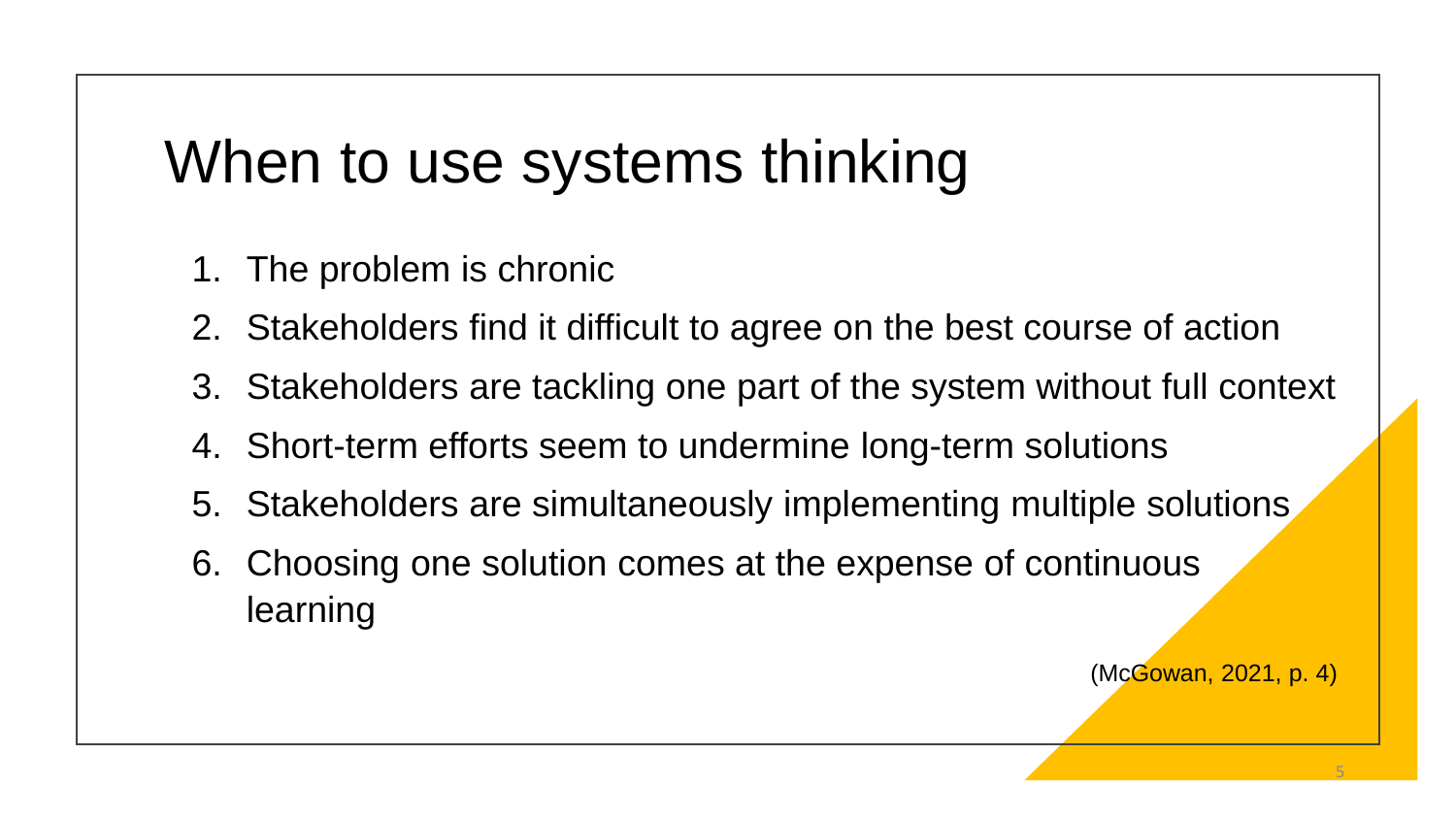

# **Section One:** Understanding the challenge (January – February)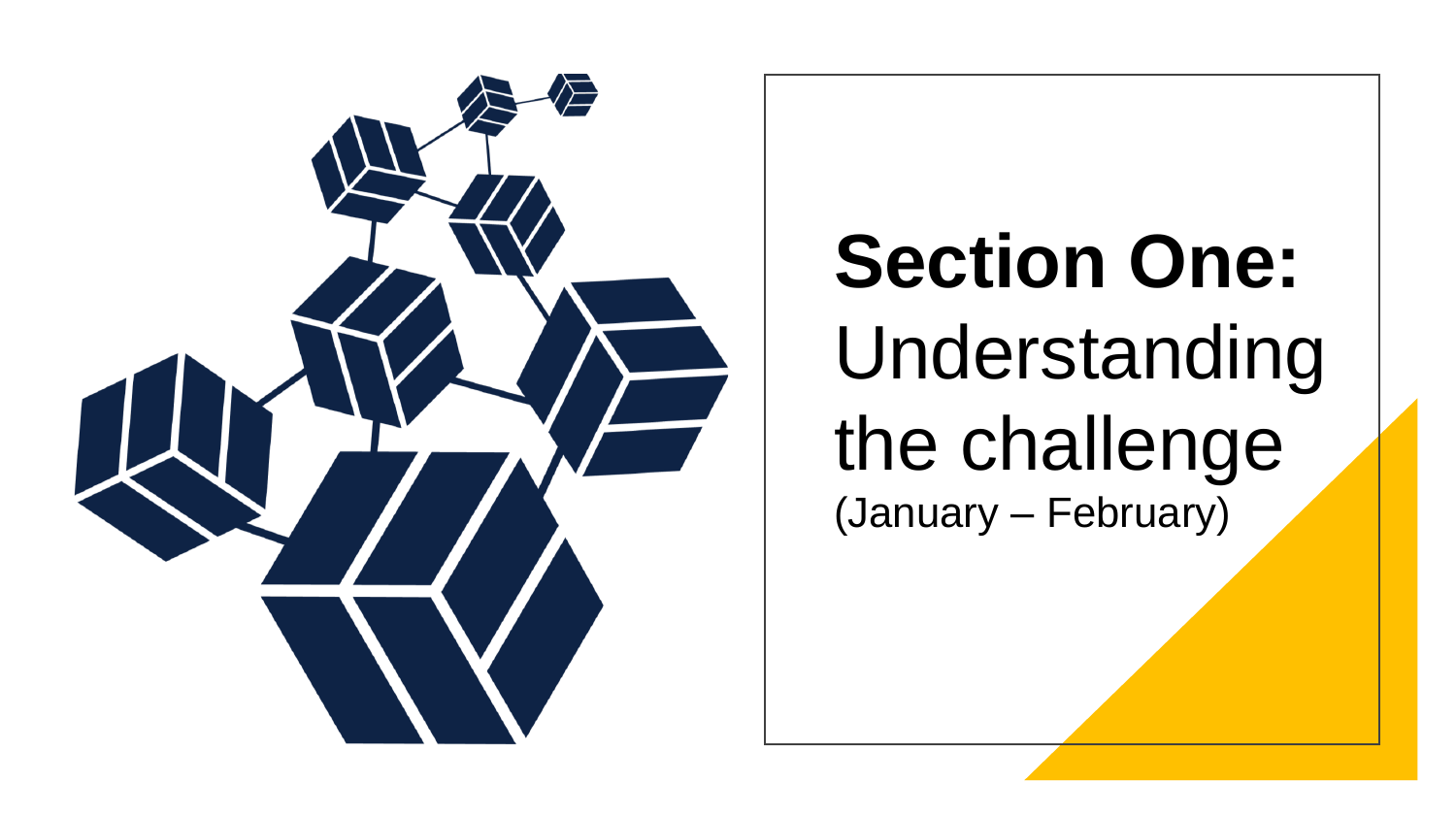### **Step One:** Understanding the system

#### **Action Item**

Write approximately 200 words about the elements, interconnections, and function or purpose of a system that you are interested in.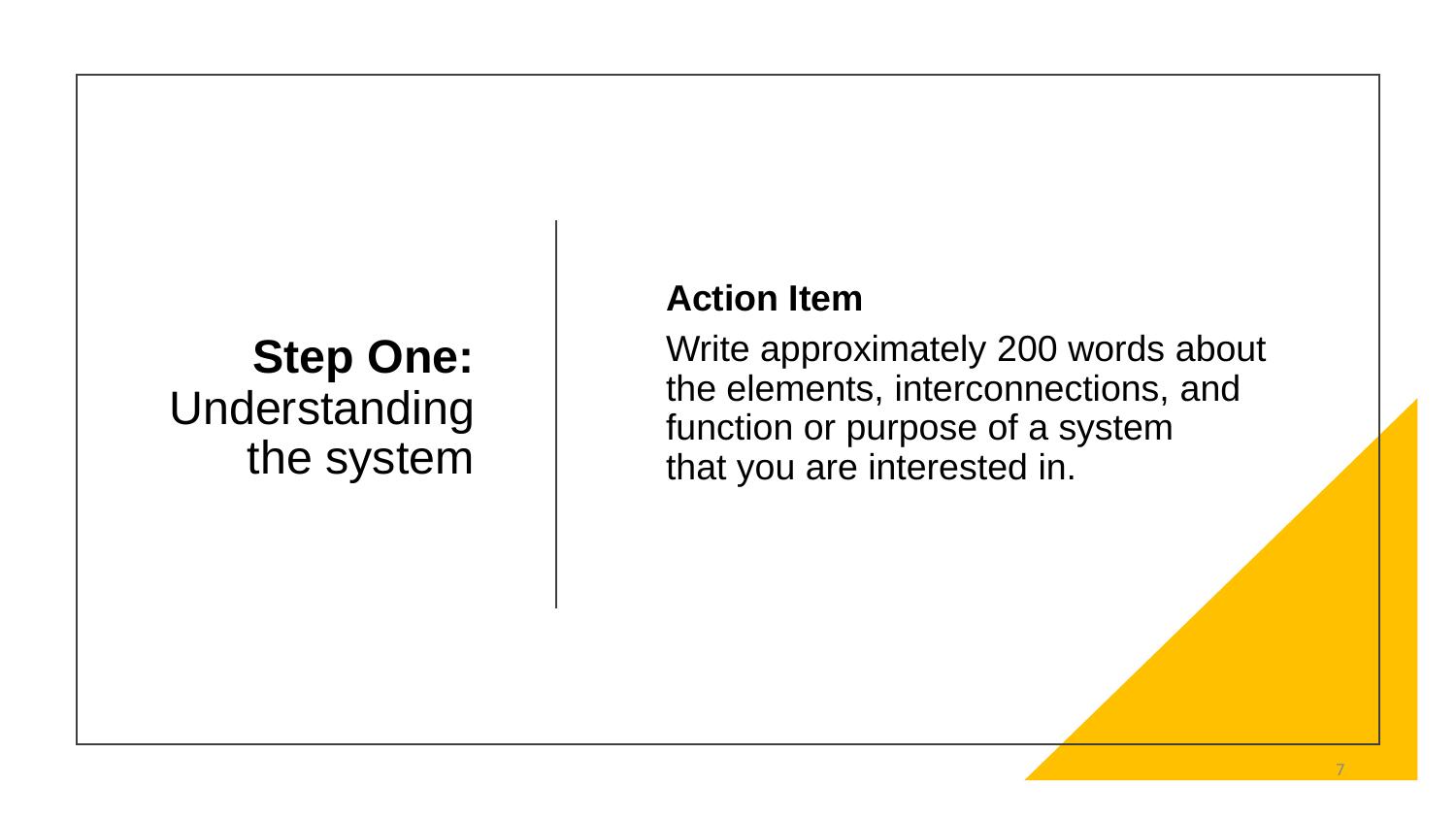### Understanding the system

### **What is a system?**

"[A]n interconnected set of elements that is coherently organized in a way that achieves something...a system must consist of three kinds of things: elements, interconnections, and a function or purpose." (Meadows, 2008, p. 11)

- $\checkmark$  Definitions of elements, interconnections, and function or purpose (page 17)
- $\checkmark$ The three characteristics of Systems (page 19)
- ✓*Models for Solving Systemic Problems* and the *Systems-led Leadership Roles and Actions*  (page 22-23)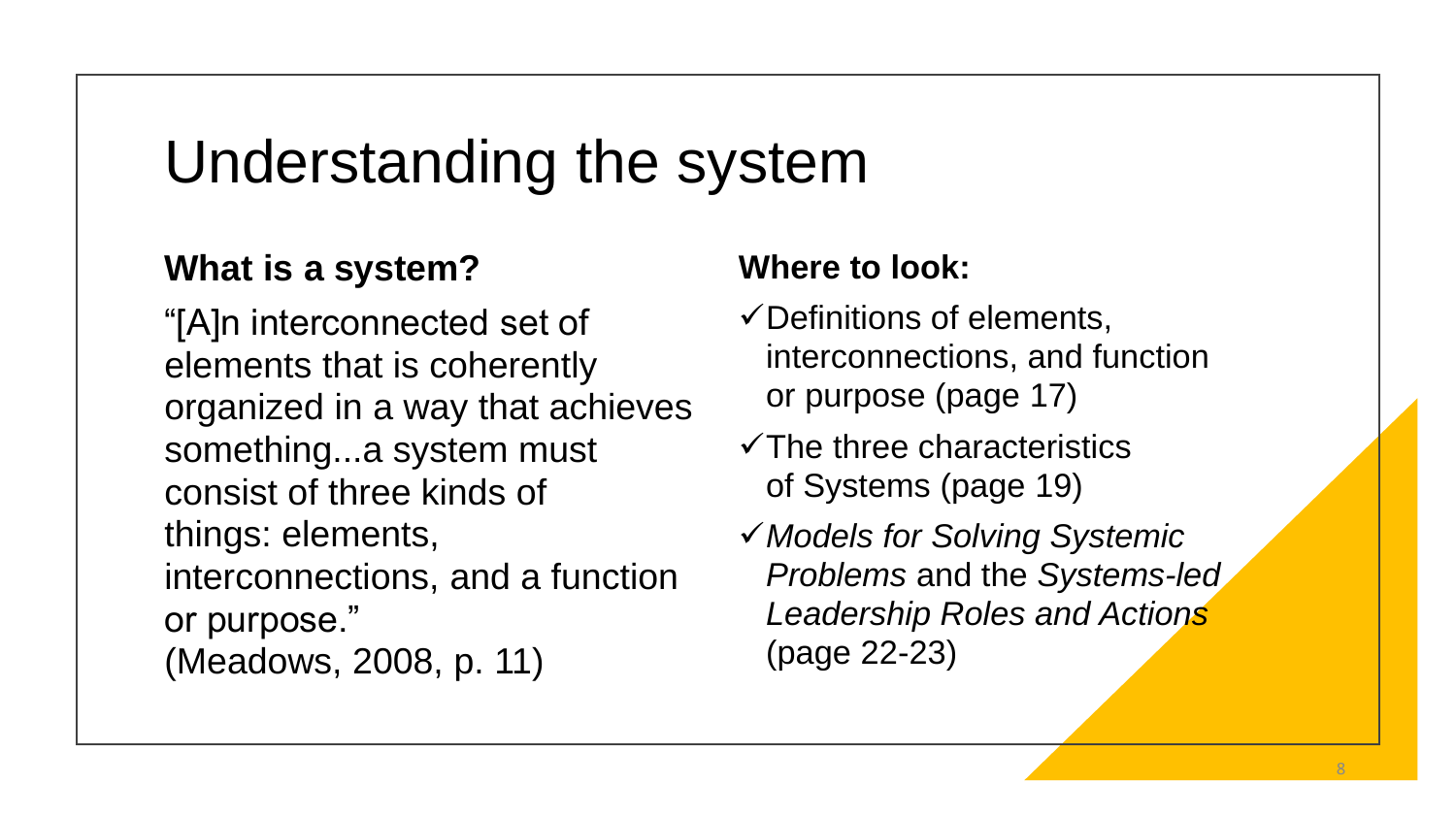### Resources

#### **Videos**

- TEDxOxbridge by Marc Ventresca Don't Be an Entrepreneur, Build Systems, [https://www.youtube.com/watch?v=l9T3diyqRPg](https://youtu.be/l9T3diyqRPg)
- TEDGlobal by Tom Wujec Got a wicked problem? First, tell me how you make toast, [https://www.ted.com/talks/tom\\_wujec\\_got\\_a\\_wicked\\_problem\\_first\\_tell\\_me\\_how\\_you\\_make](https://www.ted.com/talks/tom_wujec_got_a_wicked_problem_first_tell_me_how_you_make_toast?language=en) \_toast?language=en

#### **Additional Resources**

- Habits of a Systems Thinker, http://systemsthinkersanonymous.com/wp[content/uploads/2017/05/Waters-Foundation-Habits-of-a-Systems-Thinker.pdf](http://systemsthinkersanonymous.com/wp-content/uploads/2017/05/Waters-Foundation-Habits-of-a-Systems-Thinker.pdf)
- Systems Practice Course Free 8-week course offered by Acumen Academy starting January 25, 2022, <https://acumenacademy.org/course/systems-practice/>
- Course resource Systems Thinking Workbook, [https://docs.kumu.io/content/Workbook-](https://docs.kumu.io/content/Workbook-012617.pdf)012617.pdf
- An overview of *System Mapping in the Horizons Foresight Method* by Policy Horizon Canada, [Module 4: System Mapping](https://horizons.gc.ca/en/our-work/learning-materials/foresight-training-manual-module-4-system-mapping/)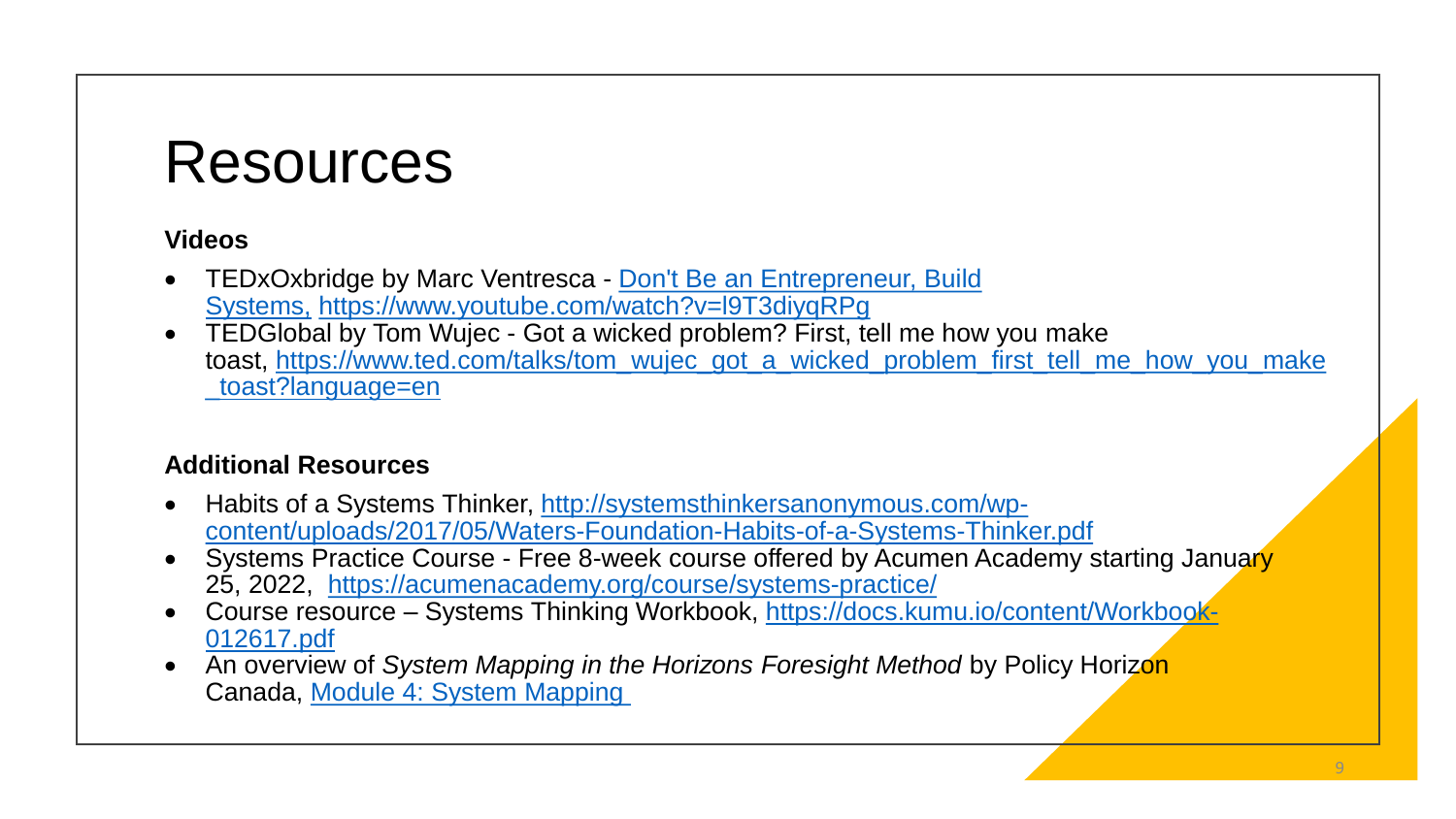### **Step Two:** Identifying a challenge

#### **Action Items**

Write a 200-word reflection using these guiding questions:

- What are you passionate about?
- Do you want to work on a local problem or a global problem?
- How will you research this problem?
- How can you scope your challenge to make your work meaningful and manageable?

Write a challenge statement using the lessons learned in Step 2. Your challenge statement should be a full sentence that focuses on the what and the where. Remember, you want to focus on the problem, not the solution.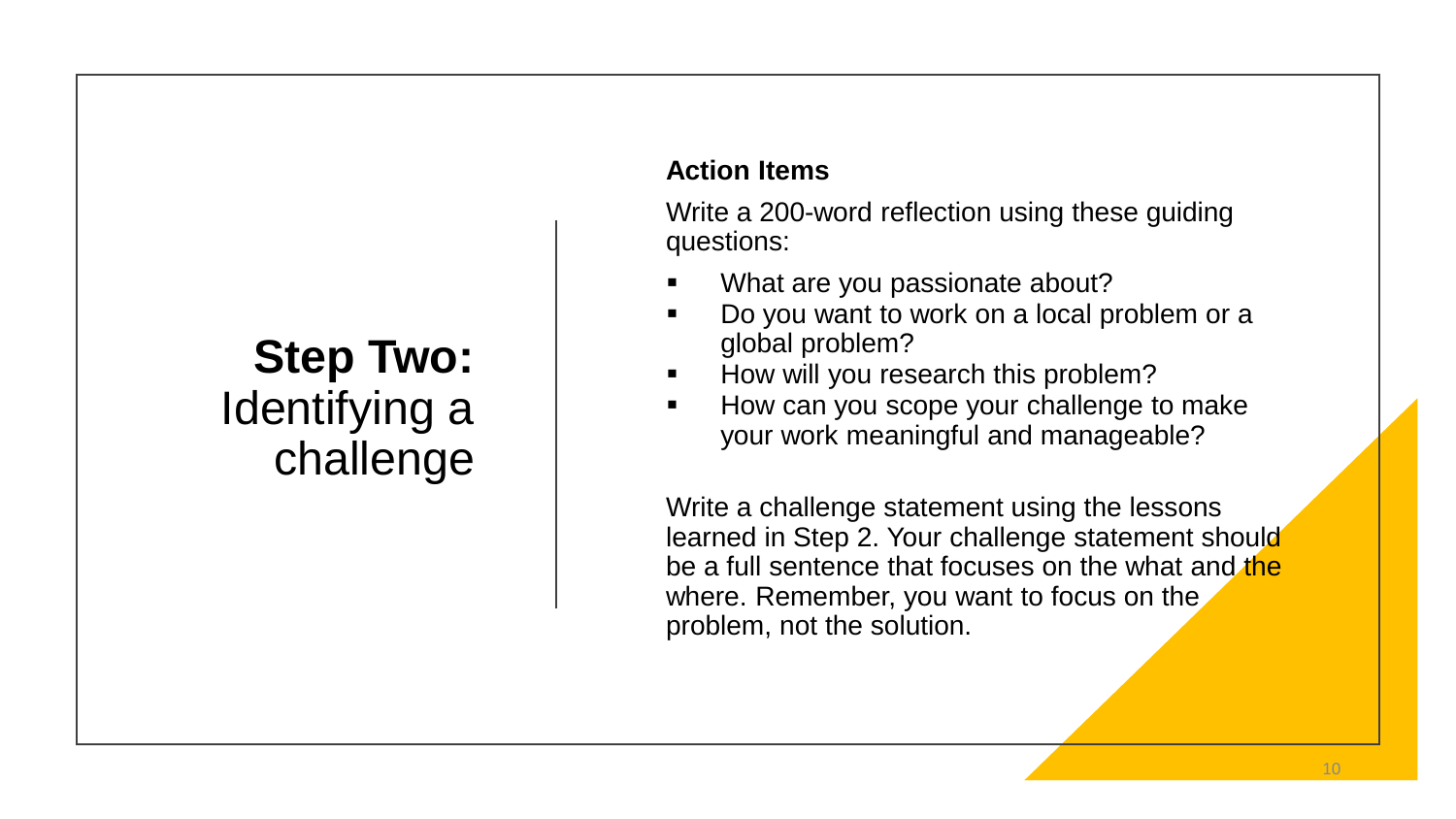### Identifying a challenge

#### **What are complex challenges?**

"Complex, adaptive challenges are characterized by complexity, uniqueness, and ambiguity. They are often multifaceted, confusing, and hard to define. It is also hard to define the exact boundaries of a complex system, as outside context continually influences the system's results." (**Guide**, p.26)

- $\checkmark$  Types of challenges and the Stacey Matrix (page 26-27)
- $\checkmark$  The value of lived experience (page 28-29)
- $\checkmark$  Tips for identifying a challenge (page 29-31)
- ✓How to avoid presenting a 'solution in disguise' and narrowing your topic to scope your challenge (page 32-33)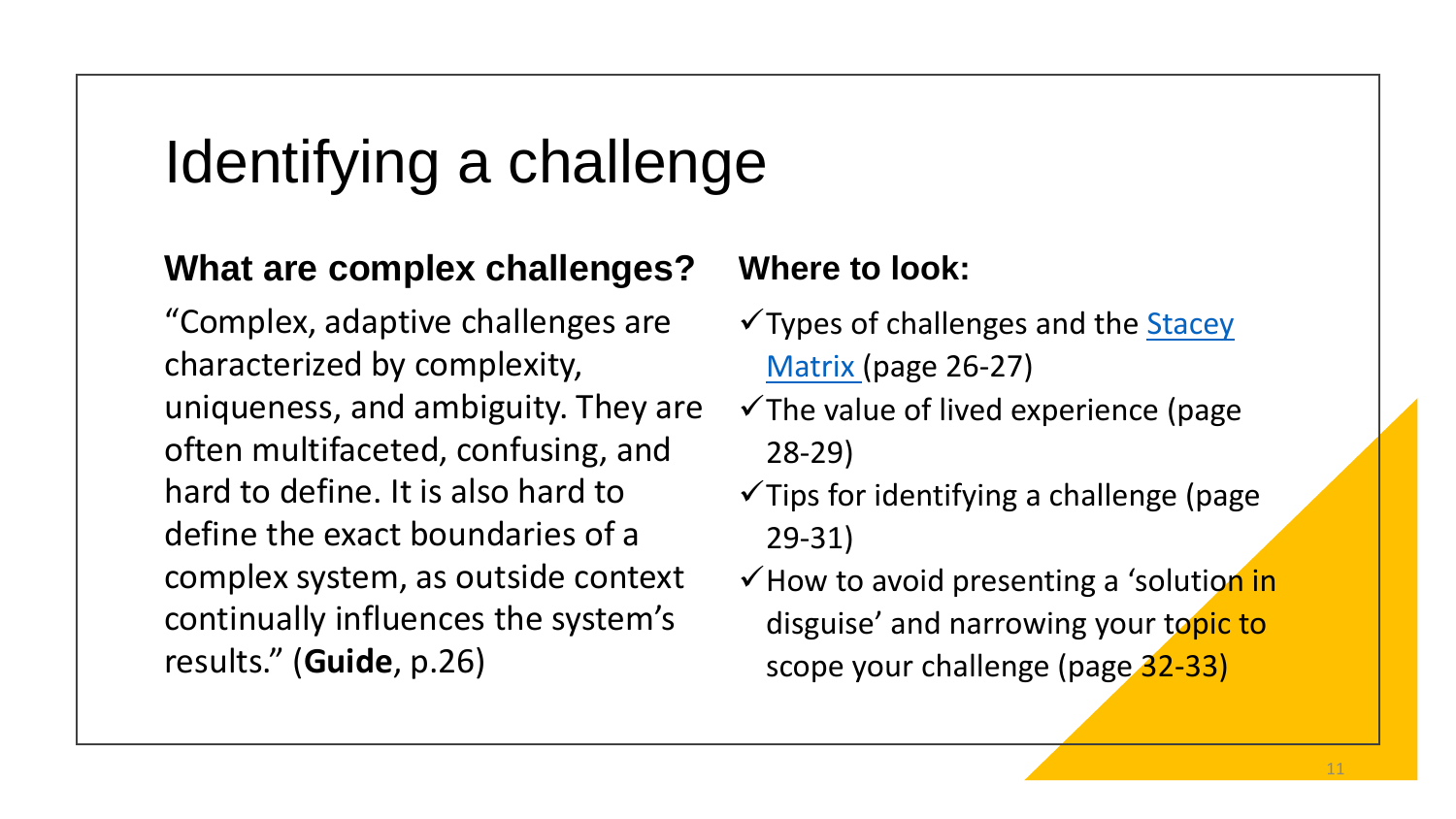### **Resources**

#### **Videos**

• The Five Whys: Jefferson Memorial <https://www.youtube.com/watch?v=BEQvq99PZwo>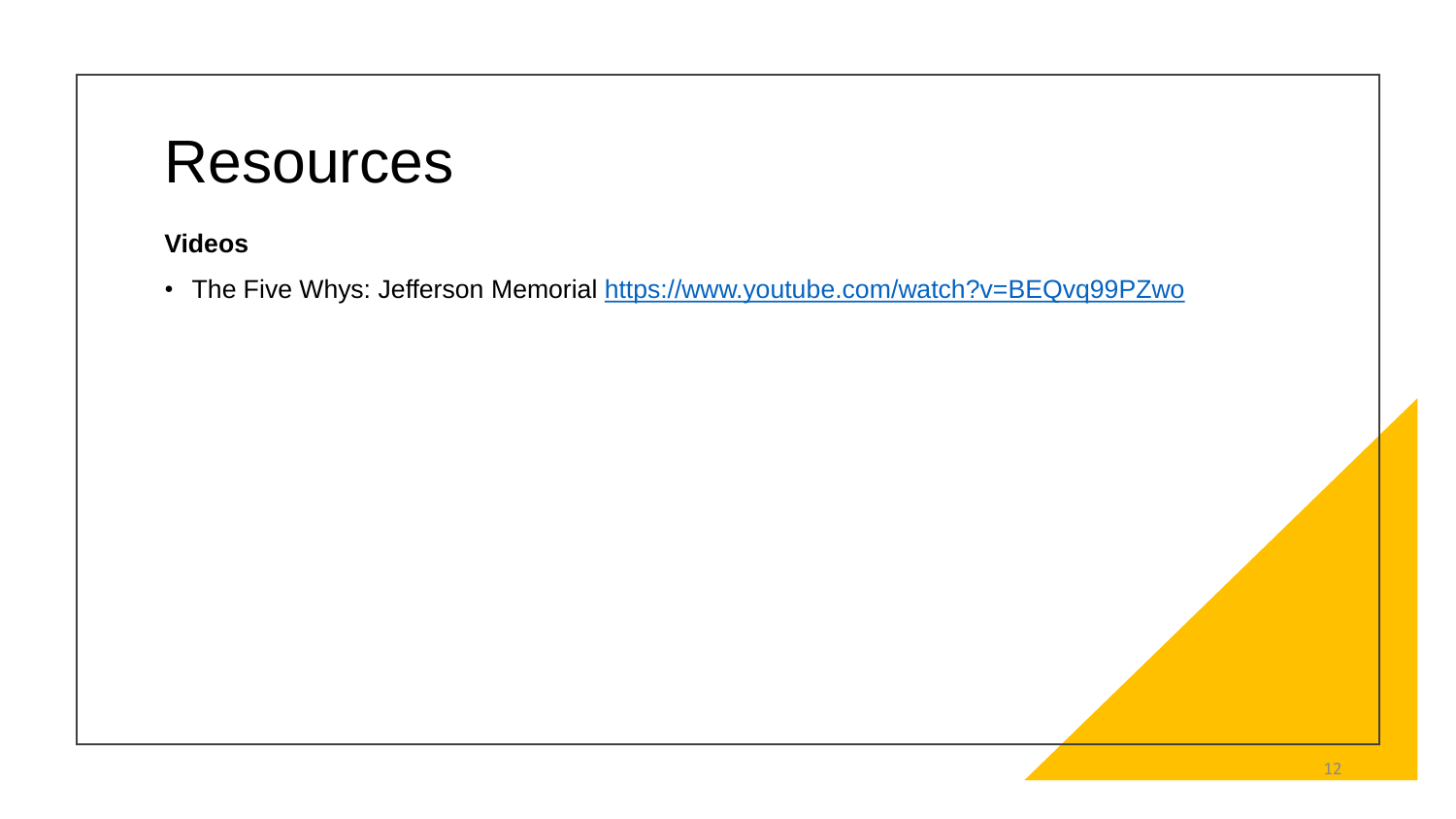### **Step Three:** Teamwork & **Bibliography**

#### **Action Items**

Consider how your team will work together throughout the competition.

Create a bibliography list and start reading the literature. It is helpful to track your literature using a spreadsheet or a table in Word. See the template on the following page.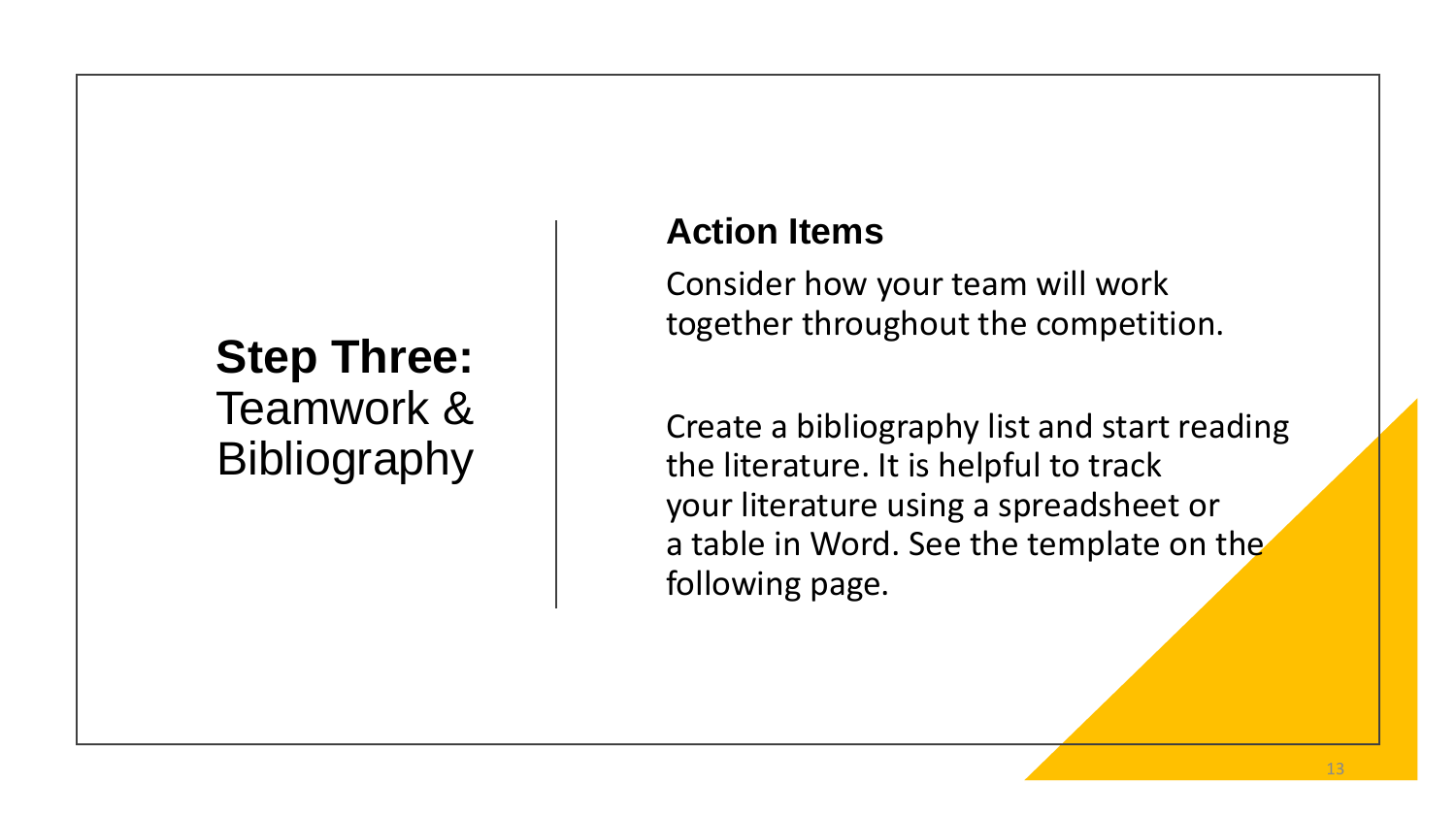### Teamwork & Bibliography

#### **What makes teams effective?**

If you are working as a team, take some time to determine how you will share work, how you will communicate, and how you will celebrate your hard work. Having these conversations at the outset of the competition can go a long way!

#### **Where to look:**

✓Benefits of working collaboratively and some tips on how to form a team (page 36-37)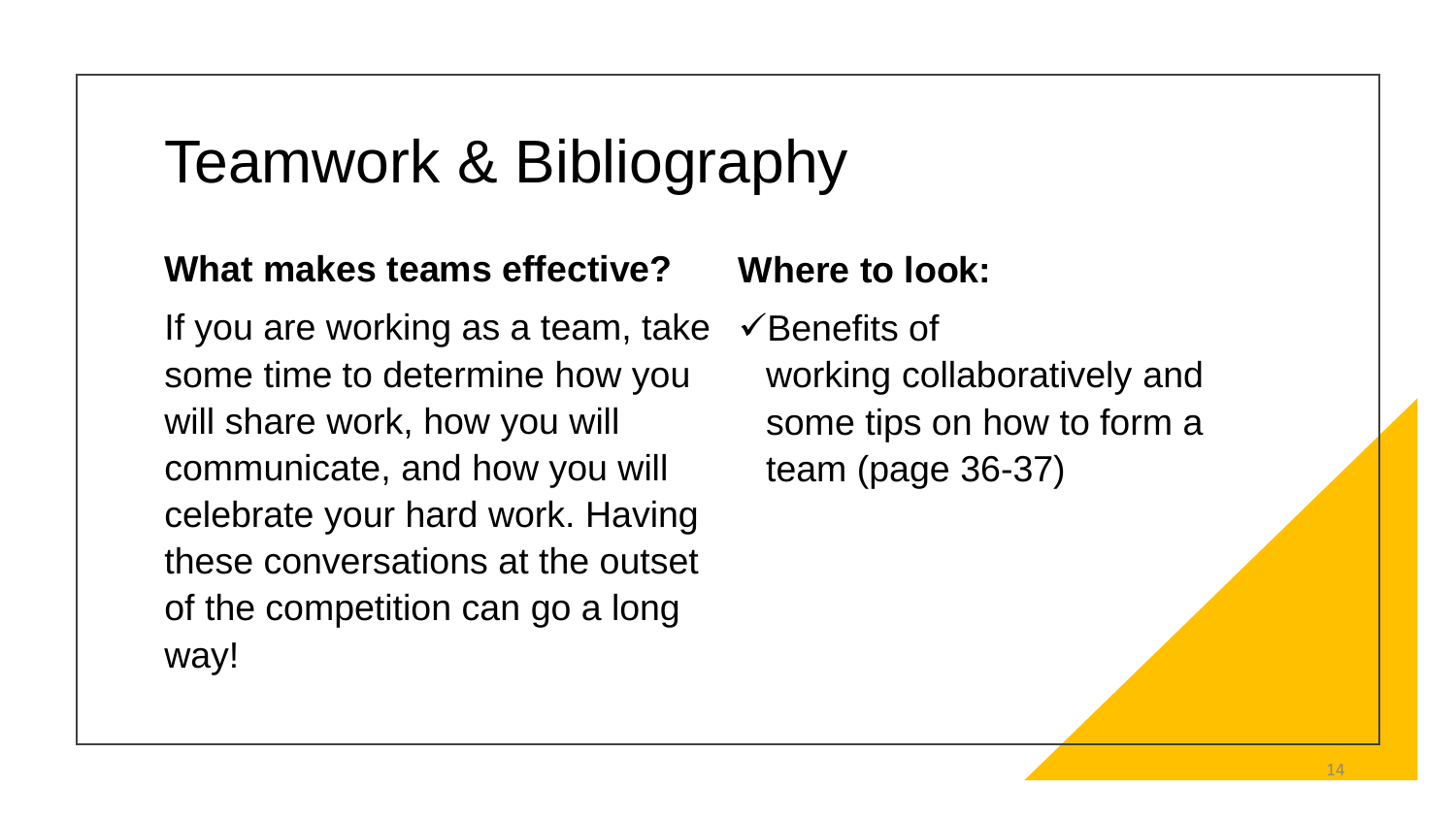### **Resources**

#### Map the System Research – Annotated Bibliography

Note: It is suggested that you gather approximately 30 articles/papers (combination of academic literature and grey literature). It is helpful to separate the literature into two different categories: challenges and solutions.

#### Challenges

| Full Reference (i.e., APA<br>style) | Objective of the<br>article/paper or the<br>problem addressed | Sample and location of<br>study | Key results/findings and<br>conclusions | <b>Additional notes</b> |
|-------------------------------------|---------------------------------------------------------------|---------------------------------|-----------------------------------------|-------------------------|
|                                     |                                                               |                                 |                                         |                         |
|                                     |                                                               |                                 |                                         |                         |

#### Solutions

| Full Reference (i.e., APA<br>style) | Objective of the<br>article/paper or the<br>problem addressed | Sample and location of<br>study | Key results/findings and<br>conclusions | <b>Additional notes</b> |
|-------------------------------------|---------------------------------------------------------------|---------------------------------|-----------------------------------------|-------------------------|
|                                     |                                                               |                                 |                                         |                         |
|                                     |                                                               |                                 |                                         |                         |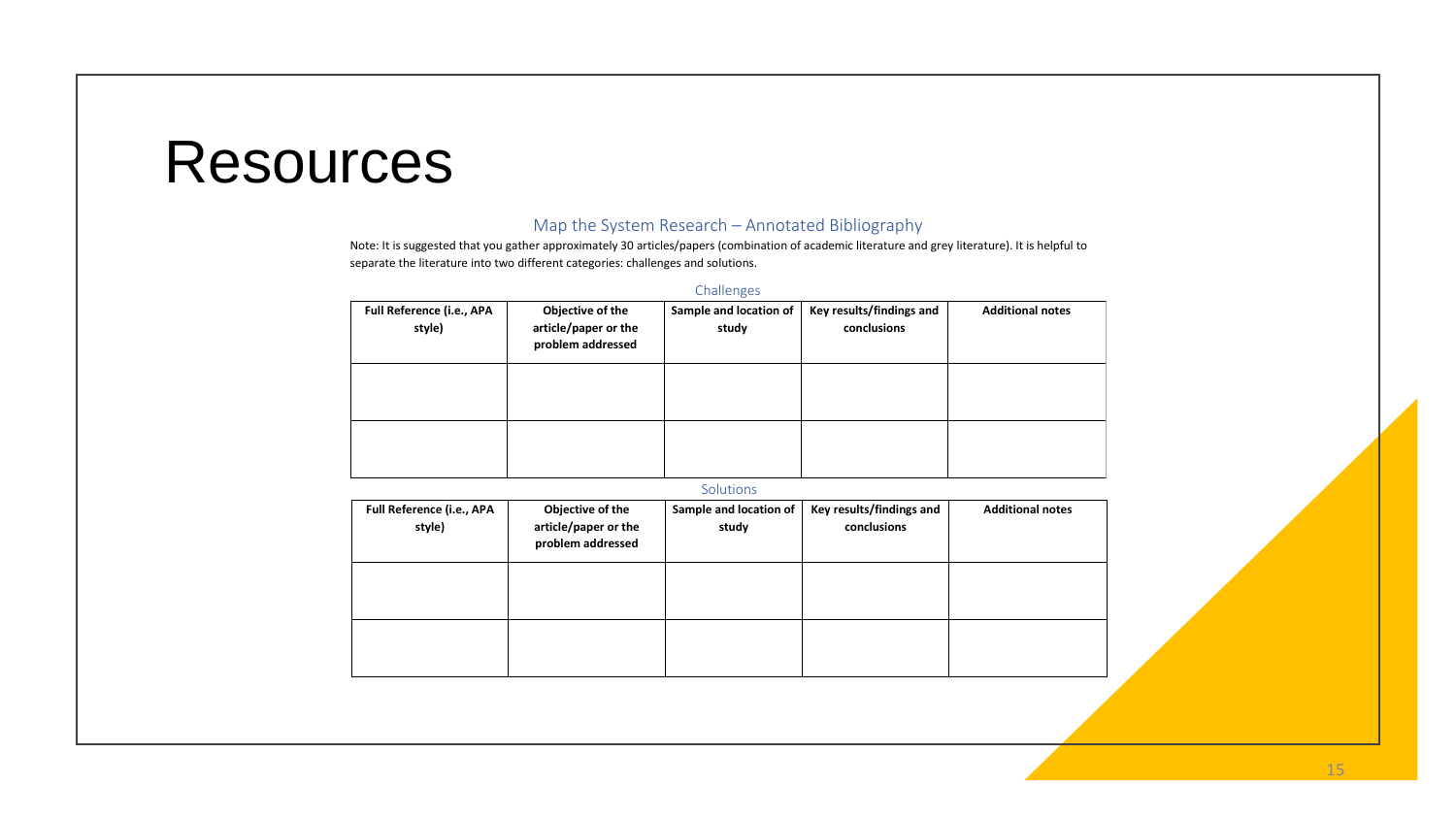### **Step Four:** Research

### **Action Item**

Determine how you will go about researching your project.

### **Consider:**

- Where will you find relevant literature?
- Will you conduct primary research? If **yes**, what do you need to do to enable this?

If **no**, how will you gather your data?

Do I need ethics approval to do research for Map the System? Check out our **FAQ** page to learn more.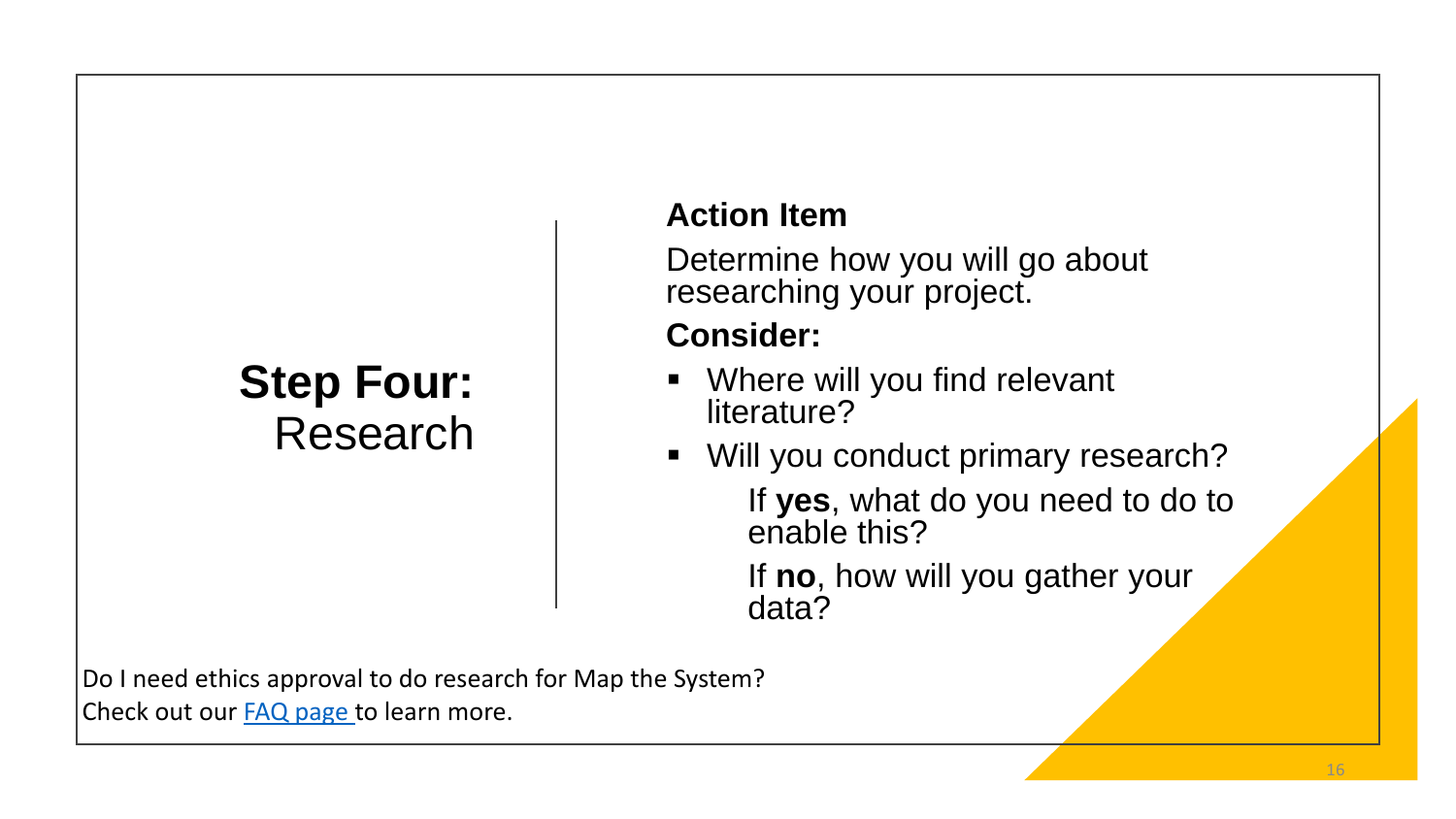### Research

#### **Getting started with research**

Research is an integral part of a strong submission. You can choose to work solely with secondary research (through your literature review) or integrate some primary research.

Map the System seeks to collaborate across disciplines to address societal problems, you are encouraged to draw your research from multiple sources and journals.

- $\checkmark$  Research tips for systems mapping (page 40-43)
- $\checkmark$  Tips for conducting interviews (page 44-46)
- $\checkmark$  General research best practices (page 46)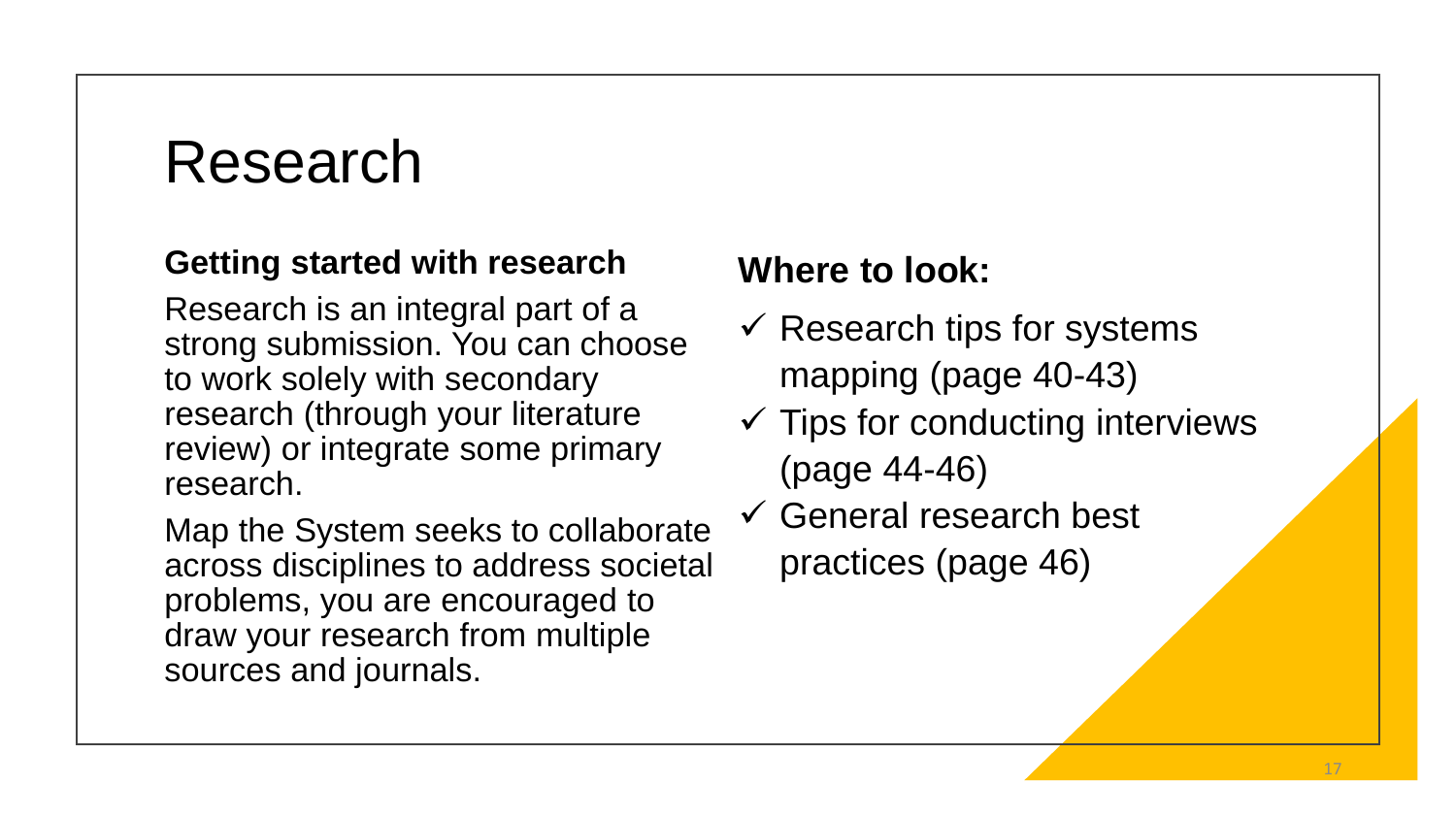### **Step Five:** Understanding the challenge

### **Action Items**

Complete the Impact Gaps Canvas for your challenge – click [here](https://tacklingheropreneurship.com/the-impact-gaps-canvas/) for the template and additional resources.

Complete an Iceberg Model for your challenge – click [here](https://ecochallenge.org/iceberg-model/) for additional resources.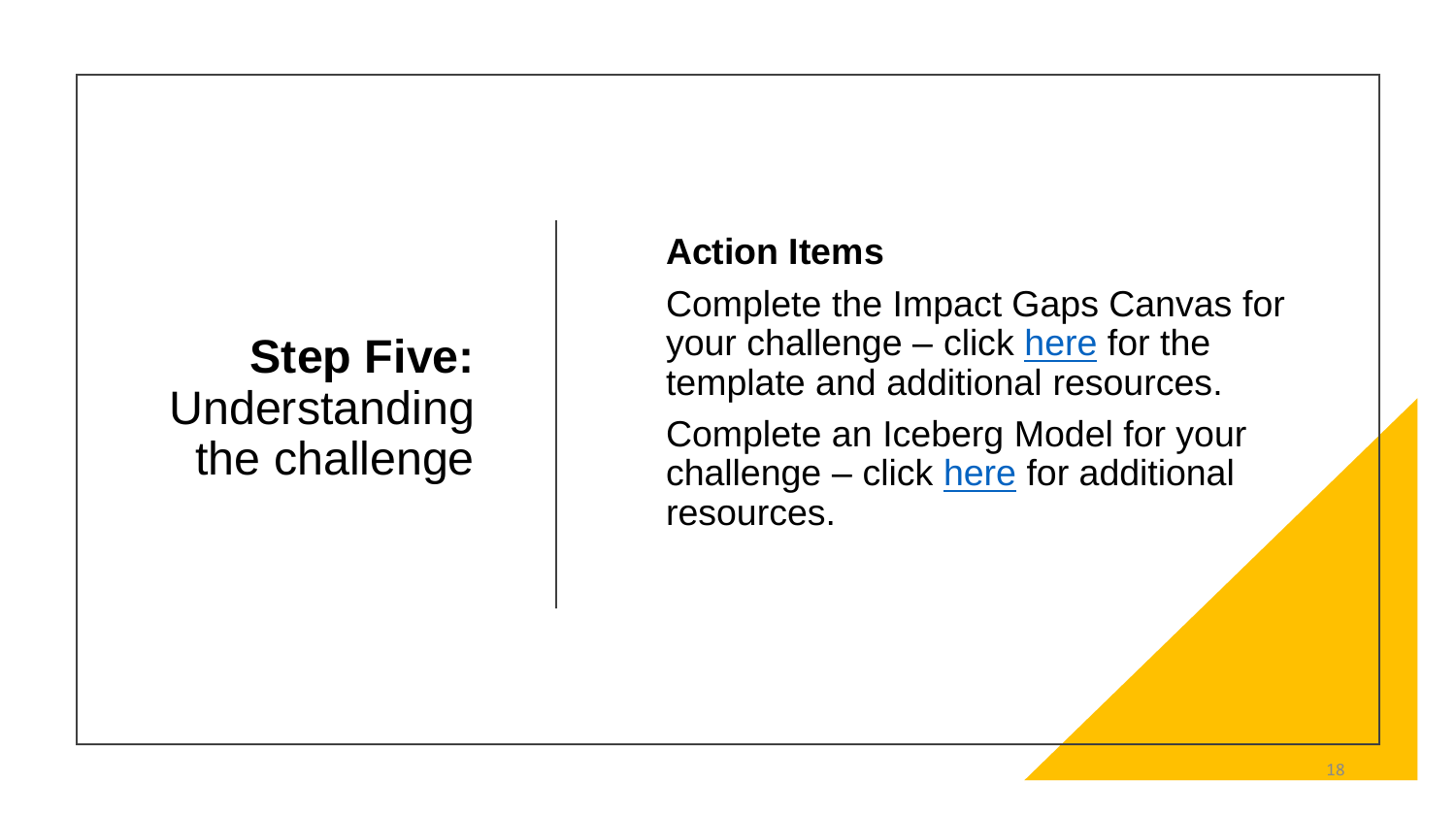## Understanding the challenge

### **Continuing your research**

Your research should cover three key categories found in the Impact Gaps Canvas:

- 1. Challenge
- 2. Solutions
- 3. Impact gaps

- ✓ Impact Gaps Canvas tool (page 48-51)
- $\checkmark$  Iceberg Model (page 51-52)
- ✓ Causes Diagram (page 52)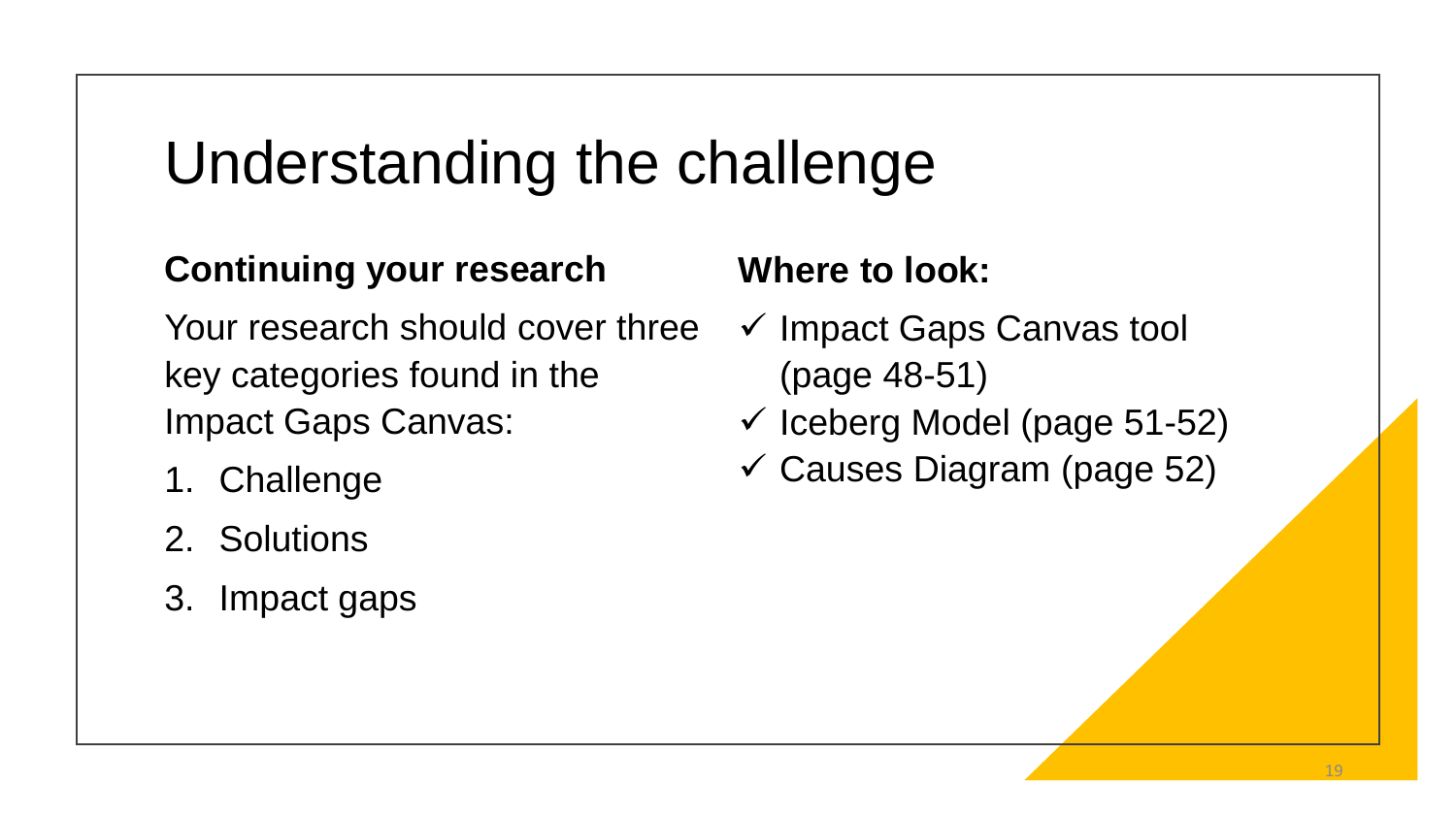### **Step Six:** Map the system

#### **Action Item**

Draw a draft system map for your challenge – you can do this by hand or with a mapping tool (for example, [Kumu\)](https://www.kumu.io/).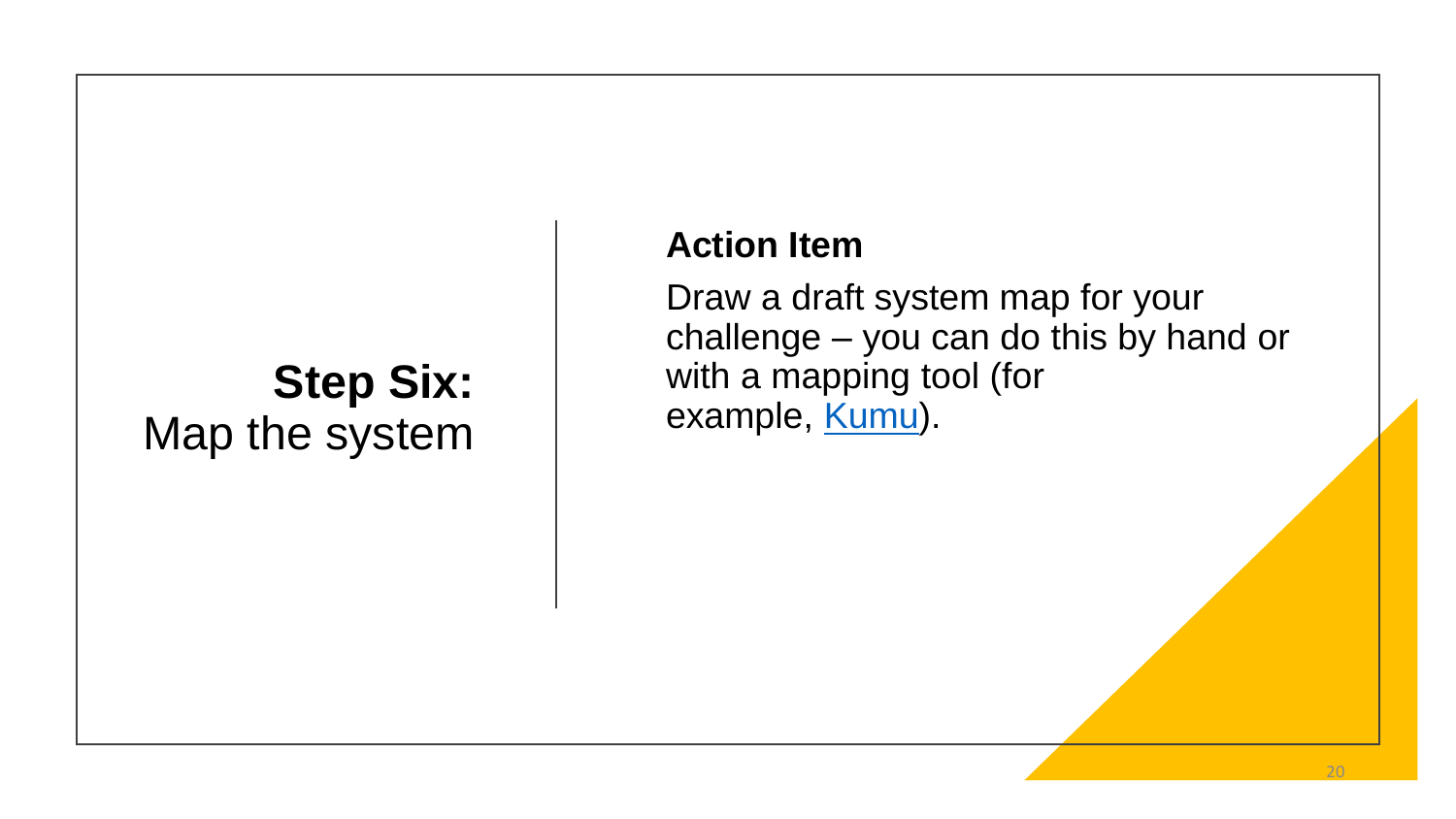### Map the system

#### **Visualizing your research**

"Systems mapping is a visualisation technique used by change agents to make sense of complexity. Systems maps help describe and diagnose a current state of a given system and identify gaps and opportunities for improvement" (Johnson et al., 2019, p. 23).

- $\checkmark$  General information about mapping a system (page 54- 55)
- $\checkmark$  5Rs model (page 55-59)
- $\checkmark$  Systems change from a theoretical perspective (page 59-60)
- $\checkmark$  Feedback loops (page 60-62)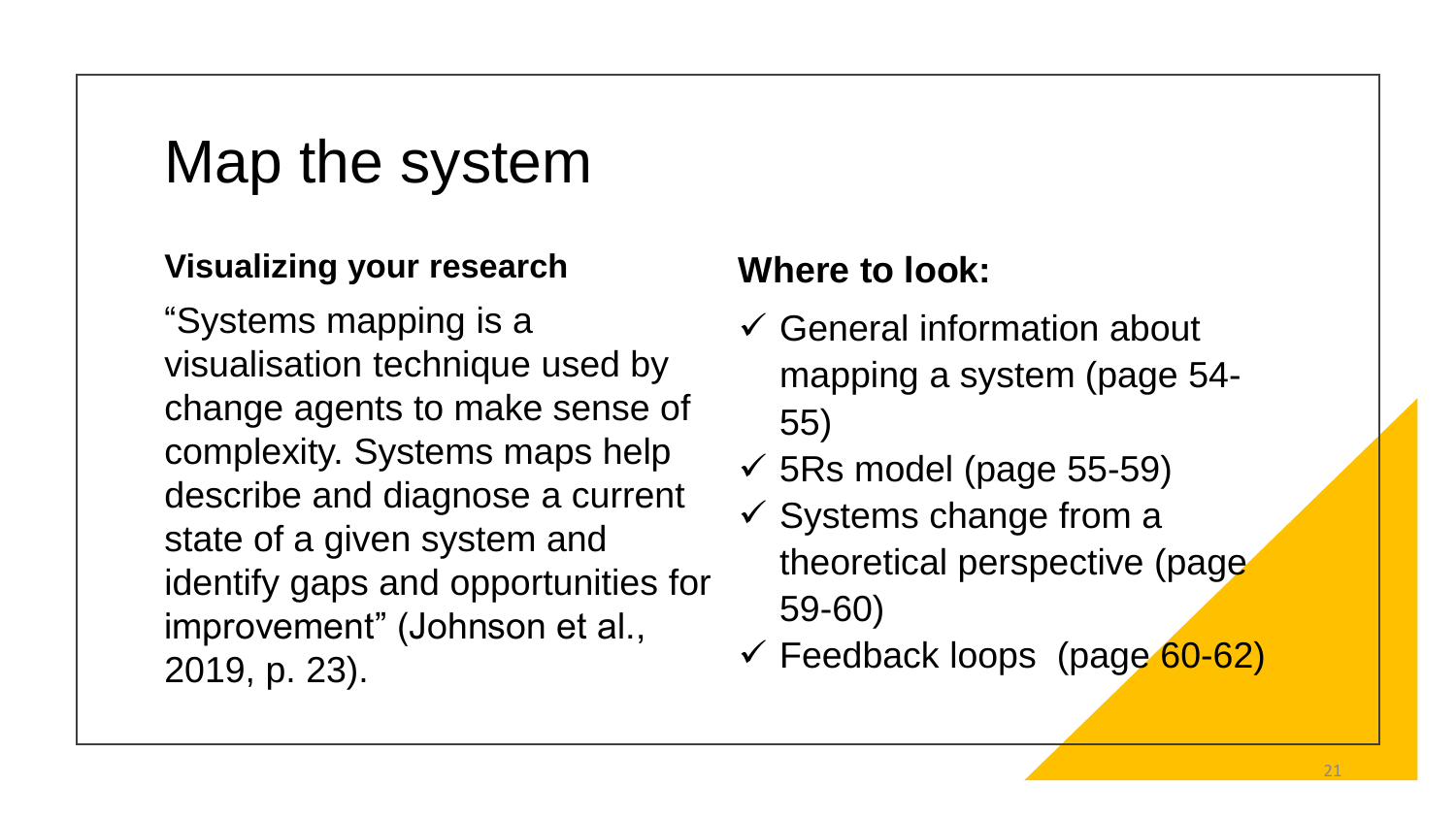### Resources

#### **Videos:**

- *In A World of Systems* by David Macaulay, [https://www.youtube.com/watch?v=A\\_BtS008J0k](https://www.youtube.com/watch?v=A_BtS008J0k)
- *Describing Systems-causal Flow Diagrams* by Dan McCarthy (Director of [WISIR\)](https://uwaterloo.ca/waterloo-institute-for-social-innovation-and-resilience/), <https://vimeo.com/117111950>
- *Describing systems-feedback loops* by WISIR, <https://vimeo.com/124574774>

#### **Additional Resources:**

• Read about the different types of maps that can be developed to address systemic challenges, Tools for [Supporting Systems Thinking and Change](https://www.fsg.org/blog/tools-supporting-systems-thinking-and-change)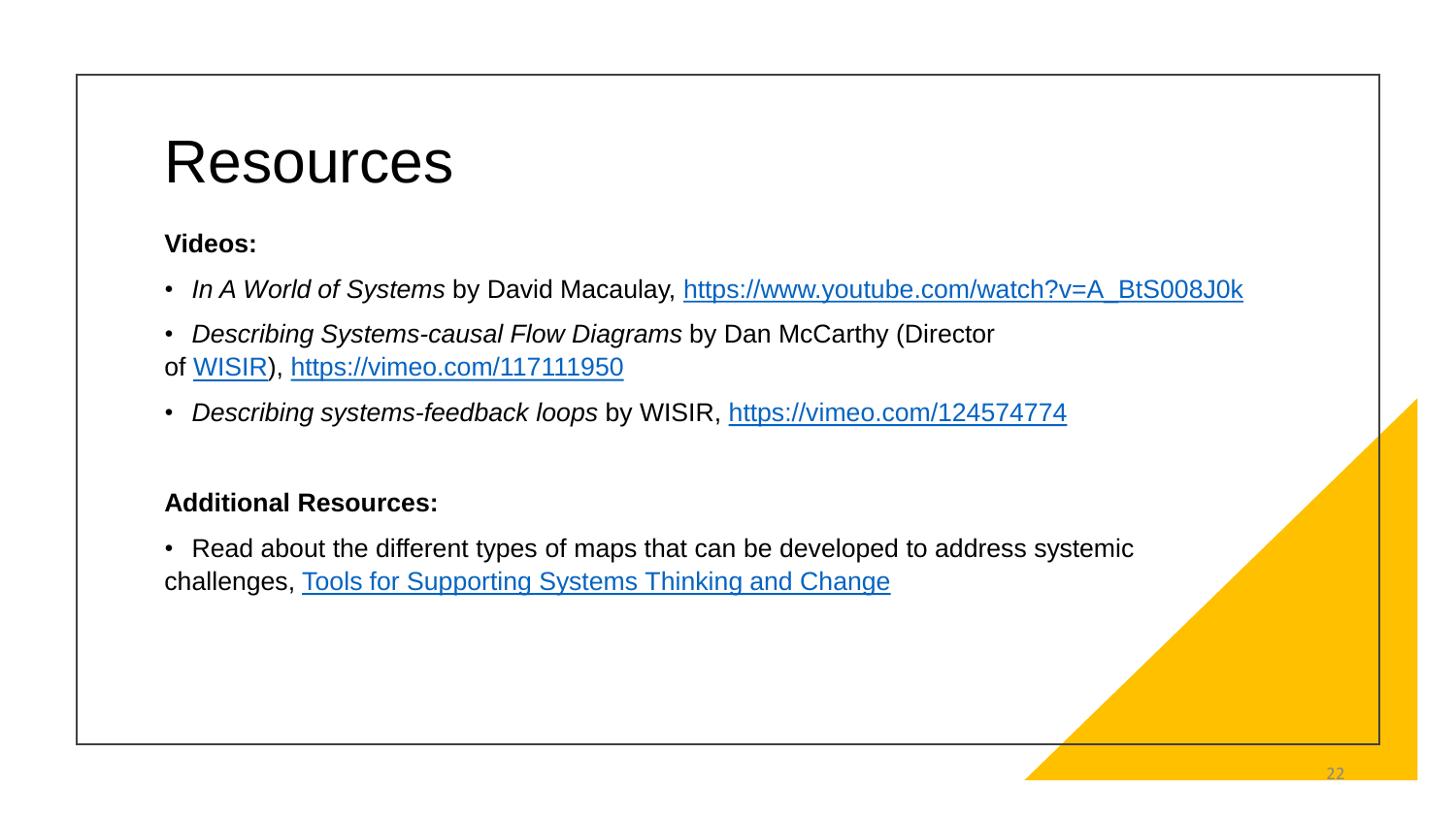

**Section Two:** Understanding system dynamics and relationships (February)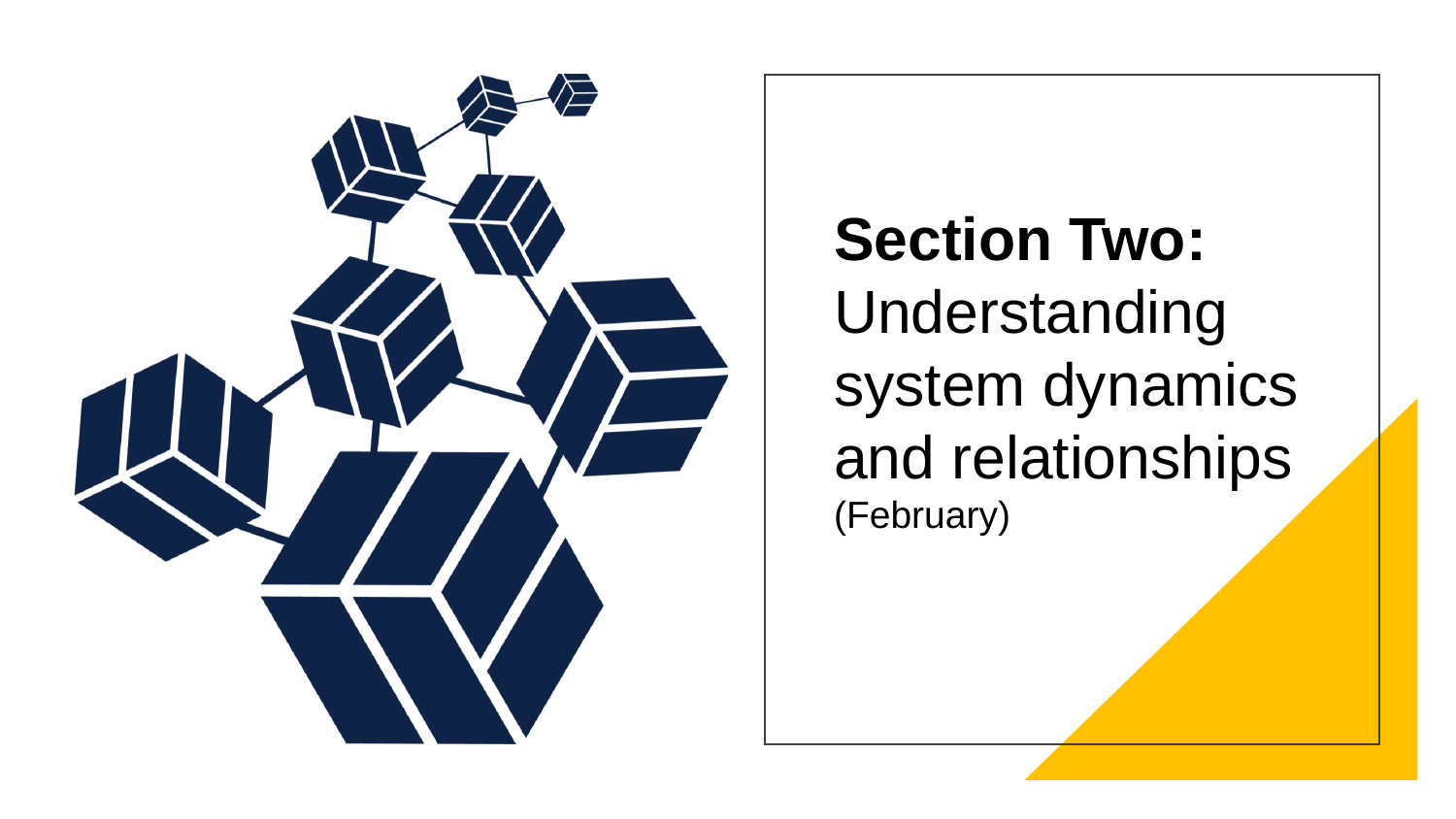### **Step Seven: Considering** power

#### **Action Item**

Write approximately 200 words about the power dynamics that exist within the system that you are mapping. Use the following prompts:

- Who benefits from the system?
- Who does not benefit from the system?
- Who has the power to intervene and impact change in the system?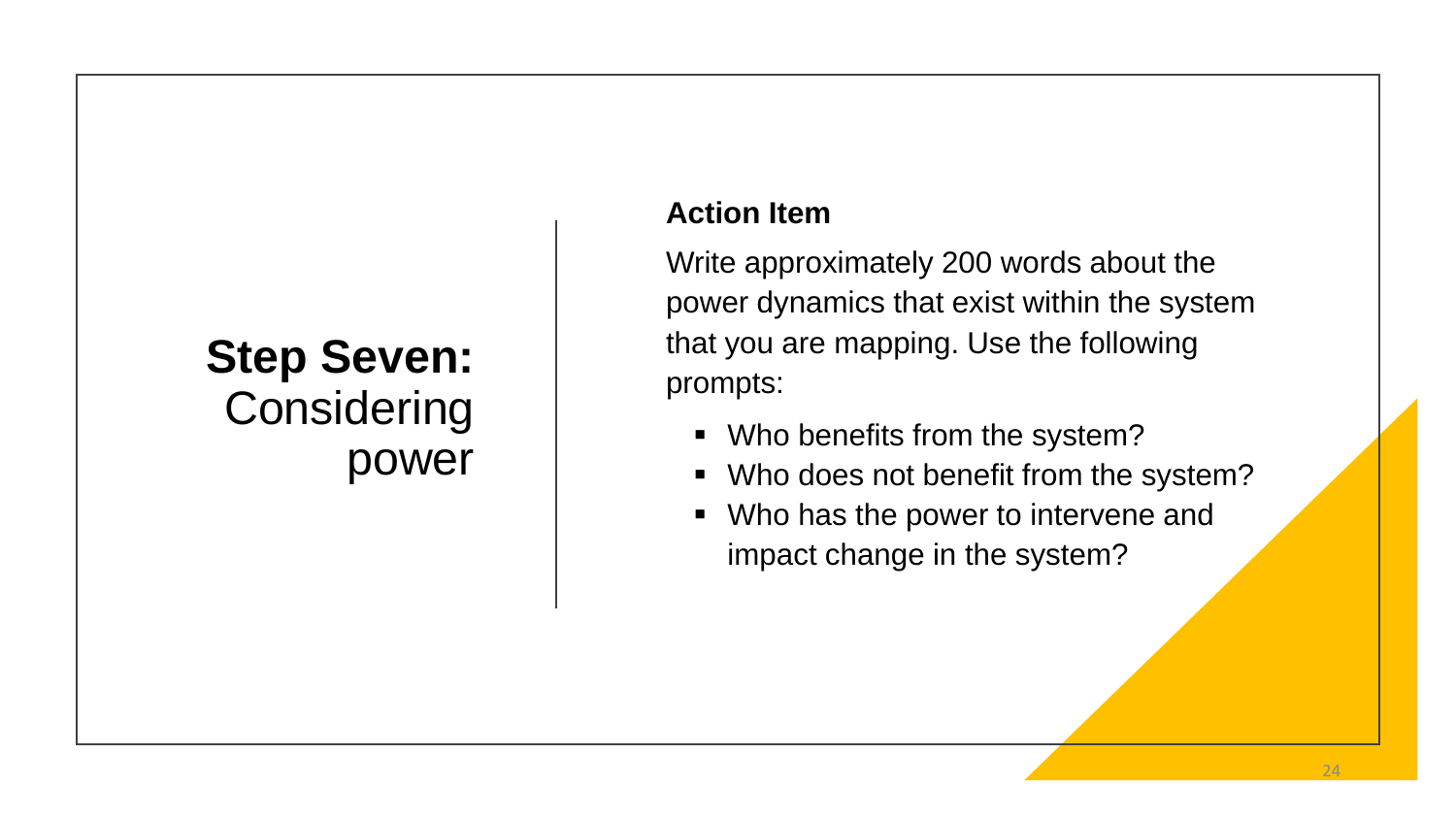### Considering power

#### **Why is power important?**

When considering the power dynamics of a system, the Guide poses an important question for you to consider "[w]ho benefits from the way things are, who does not, and who has the power to change that?" (p. 66).

- $\checkmark$  Power dynamics (page 66-67)
- $\checkmark$  Force field analysis tool (page 68)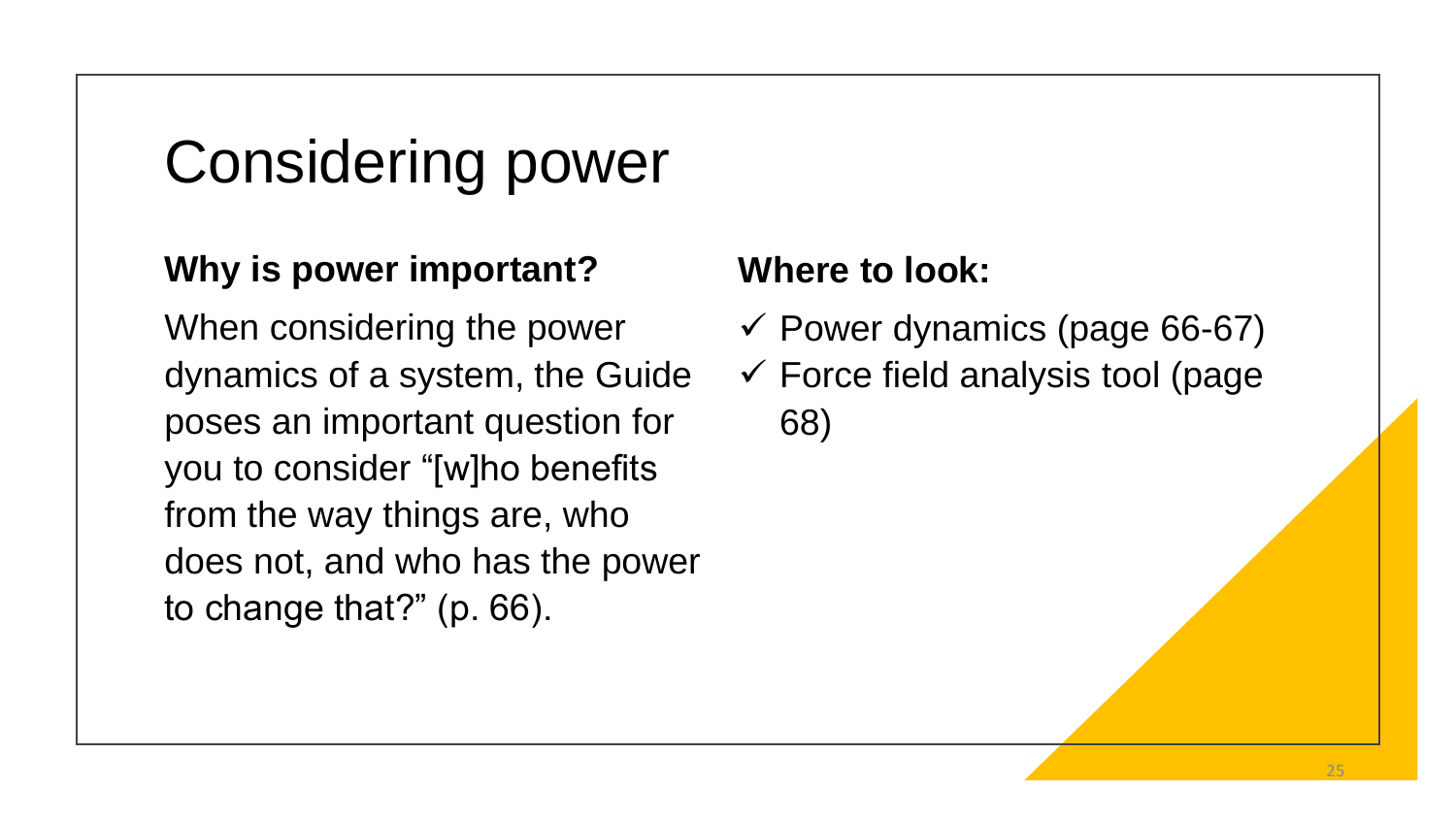### **Resources**

**Video**

• Watch Eric Liu's TED Talk - How to Understand

Power, [https://www.ted.com/talks/eric\\_liu\\_how\\_to\\_understand\\_power?language=en](https://www.ted.com/talks/eric_liu_how_to_understand_power?language=en)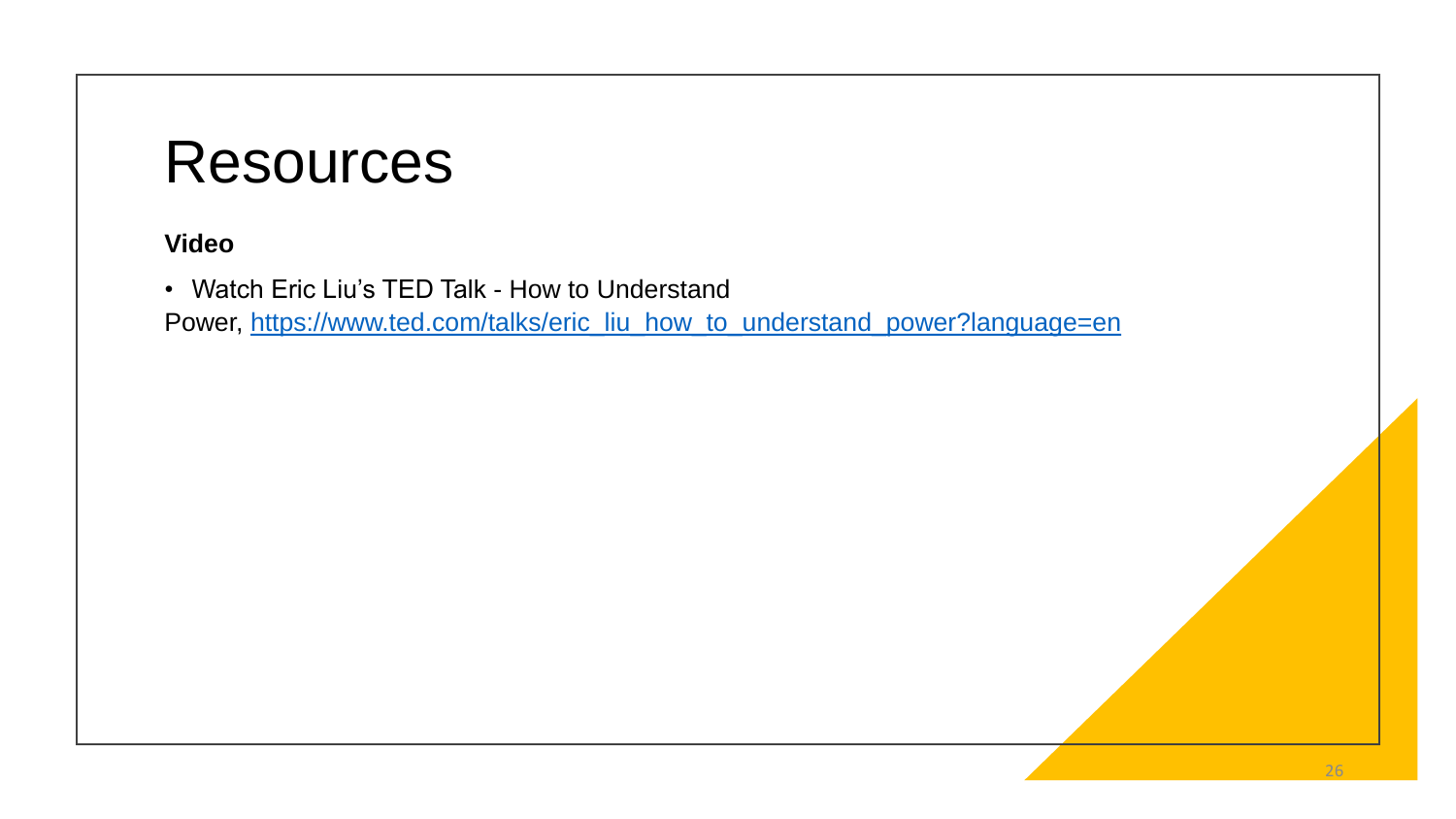### **Step Eight: Solutions** landscape

#### **Action Item**

Review your Impacts Gaps Canvas and make any necessary updates based on new information that you have learned in Step 7 and Step 8.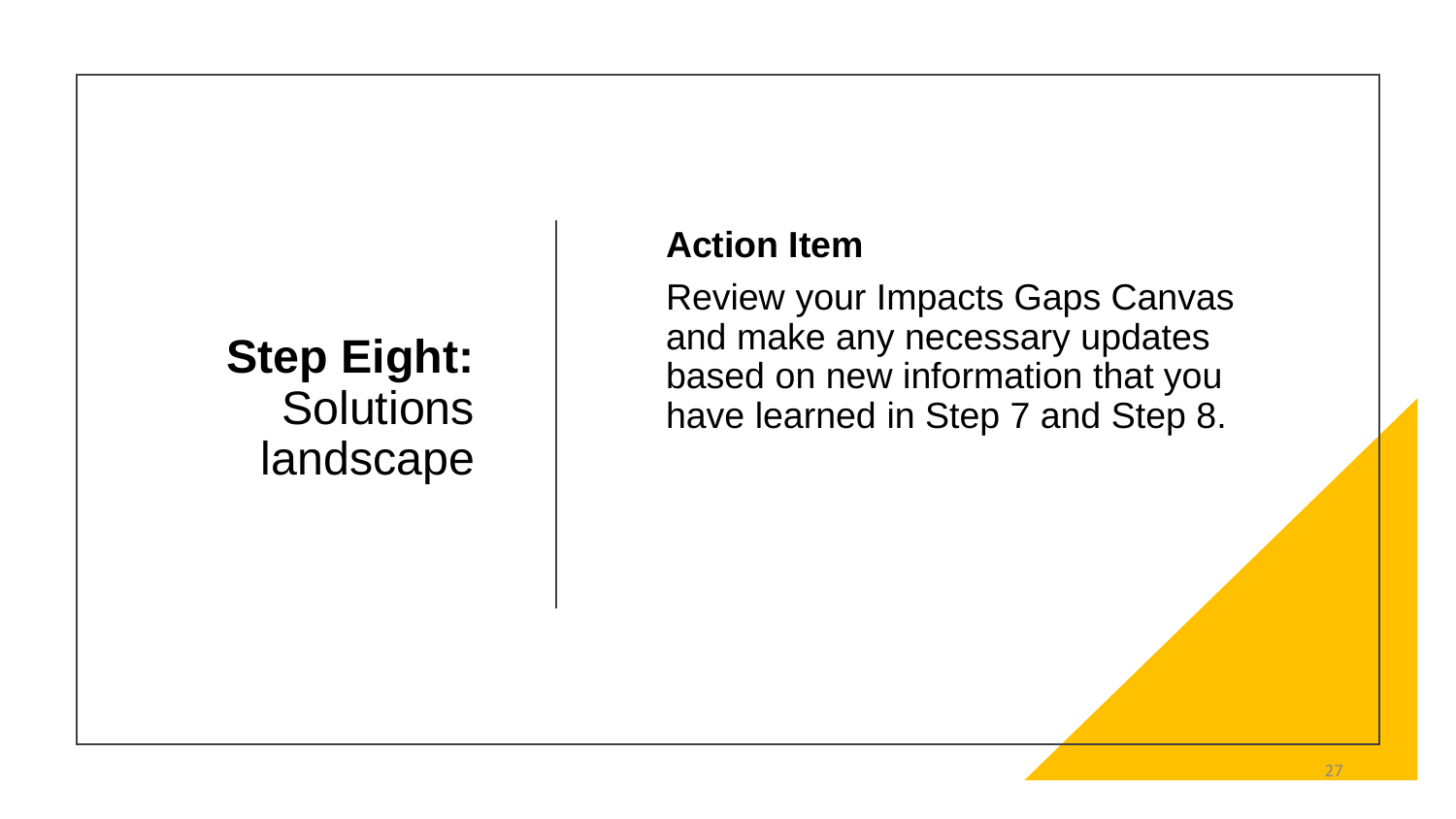### Solutions landscape

### **Examine existing solutions**

You will be taking a deeper dive into the solutions landscape. It is important to keep in mind that you are not presenting solutions at this stage. Instead, you are examining existing solutions to the challenge that you are focused on.

- $\checkmark$  Considerations when reading literature on existing solutions (page 70-72)
- $\checkmark$  Asset mapping (page 73-74)
- $\checkmark$  Importance of evidence (page 74-76)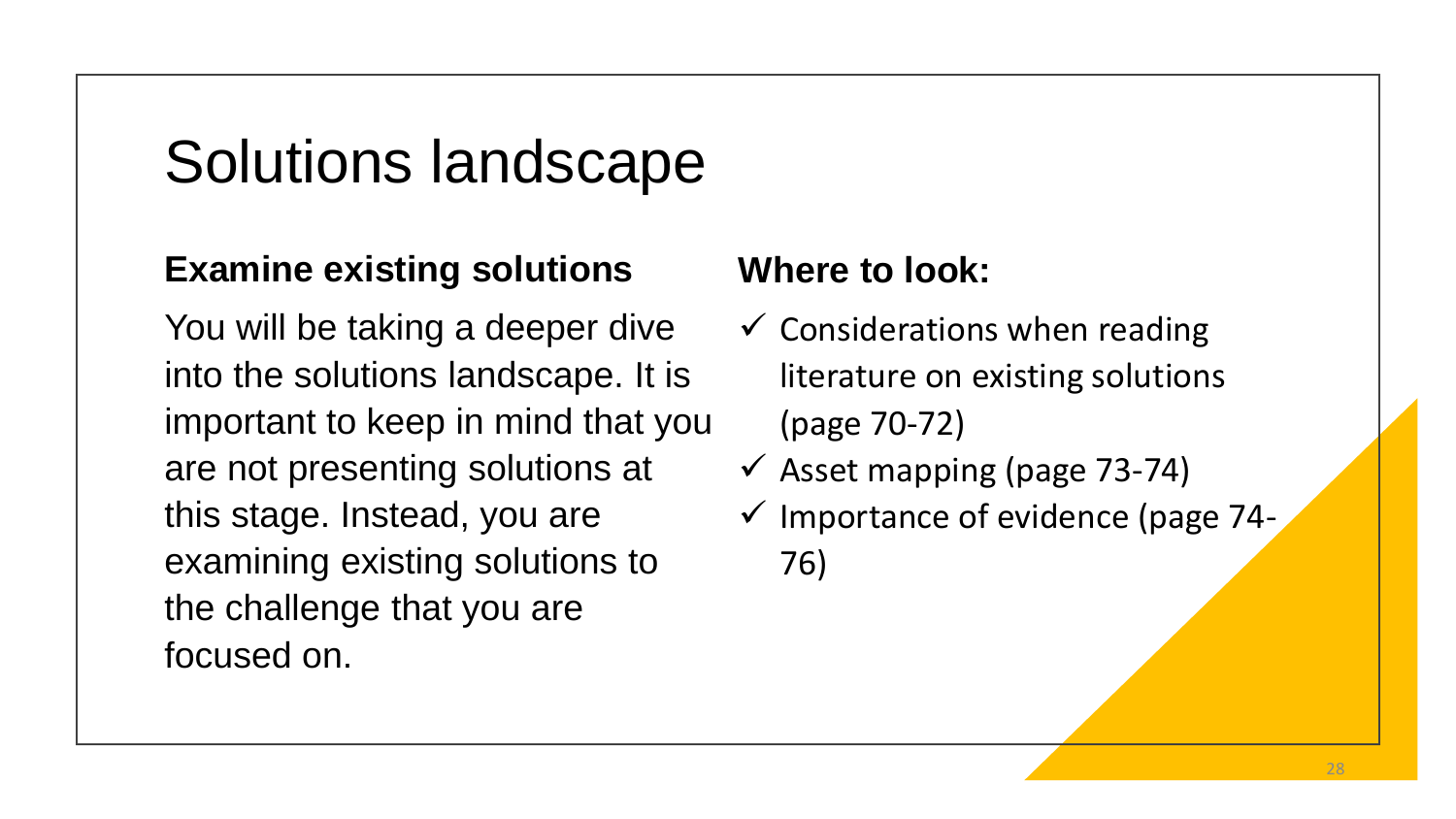

**Section Three:** Identifying impact gaps and levers of change (February - March)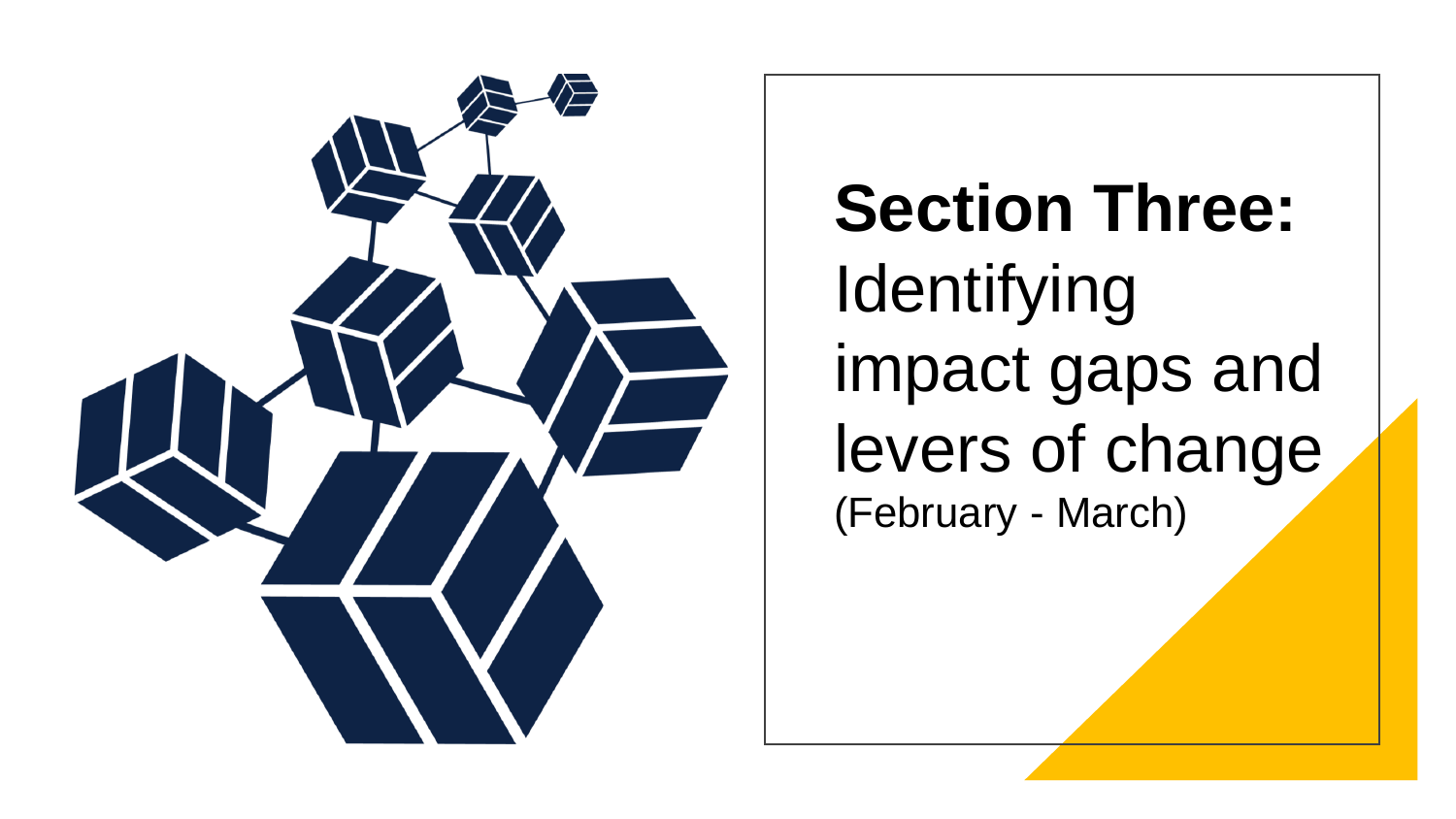**Step Nine:** Impact gaps and levers of change

#### **Action Items**

Review your Impact Gaps Canvas and make any necessary updates based on new information that you have learned.

Review your systems map to identify leverage points for change. For each leverage point identified, write approximately 50-100 words about what type of leverage point it is.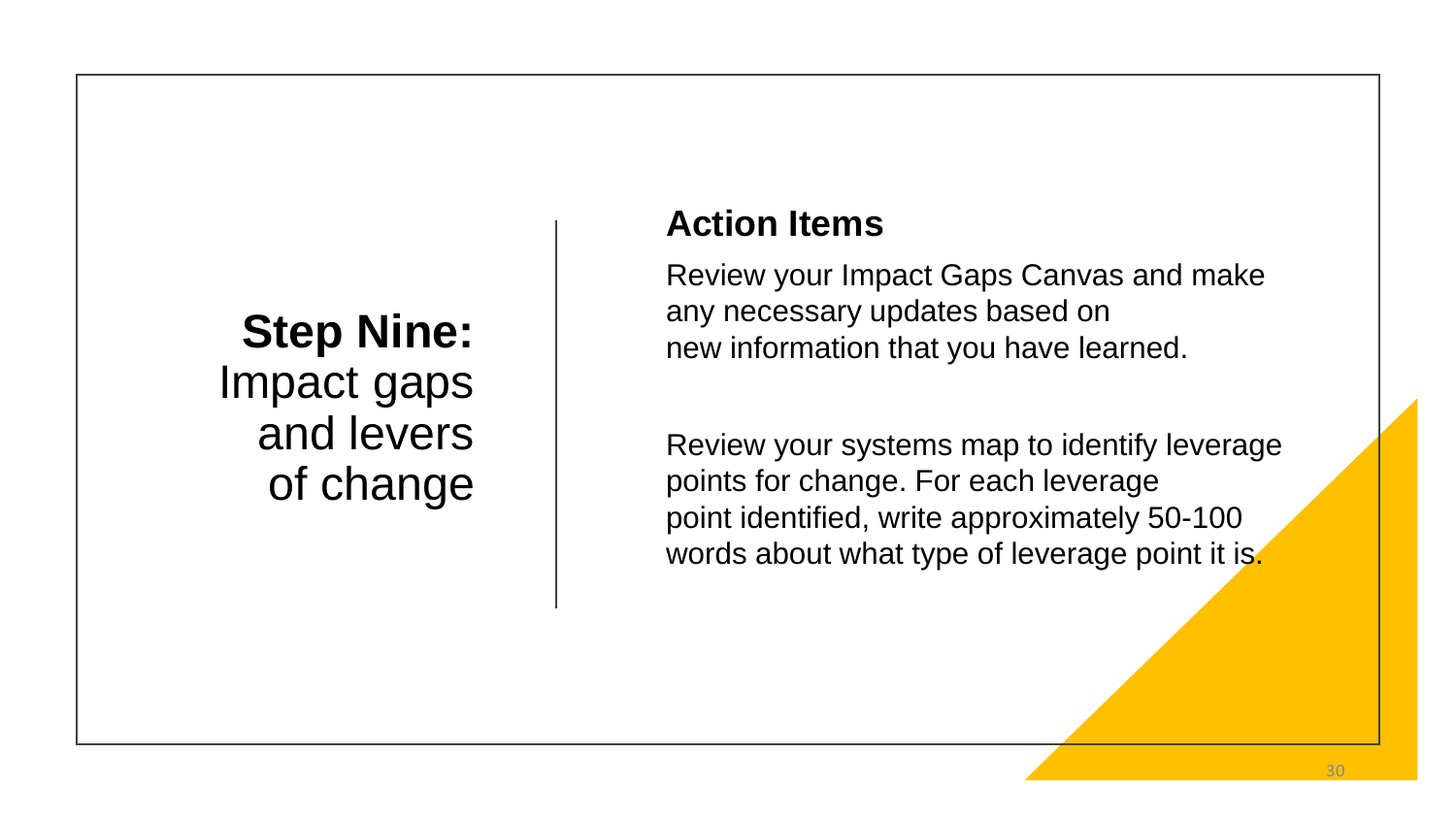### Impact Gaps and Levers of Change

#### **Focus on the impact gaps**

"Folks who do systems analysis have a great belief in 'leverage points'. These are places within a complex system where a small shift in one thing can produce big changes in everything" (Meadows, 1999, p. 1).

- $\checkmark$  Impact gaps (page 79-80)  $\checkmark$  Levers for change (page 80-82)
- $\checkmark$  Scaling impact, theory of change, and mistakes to avoid (page 82-84)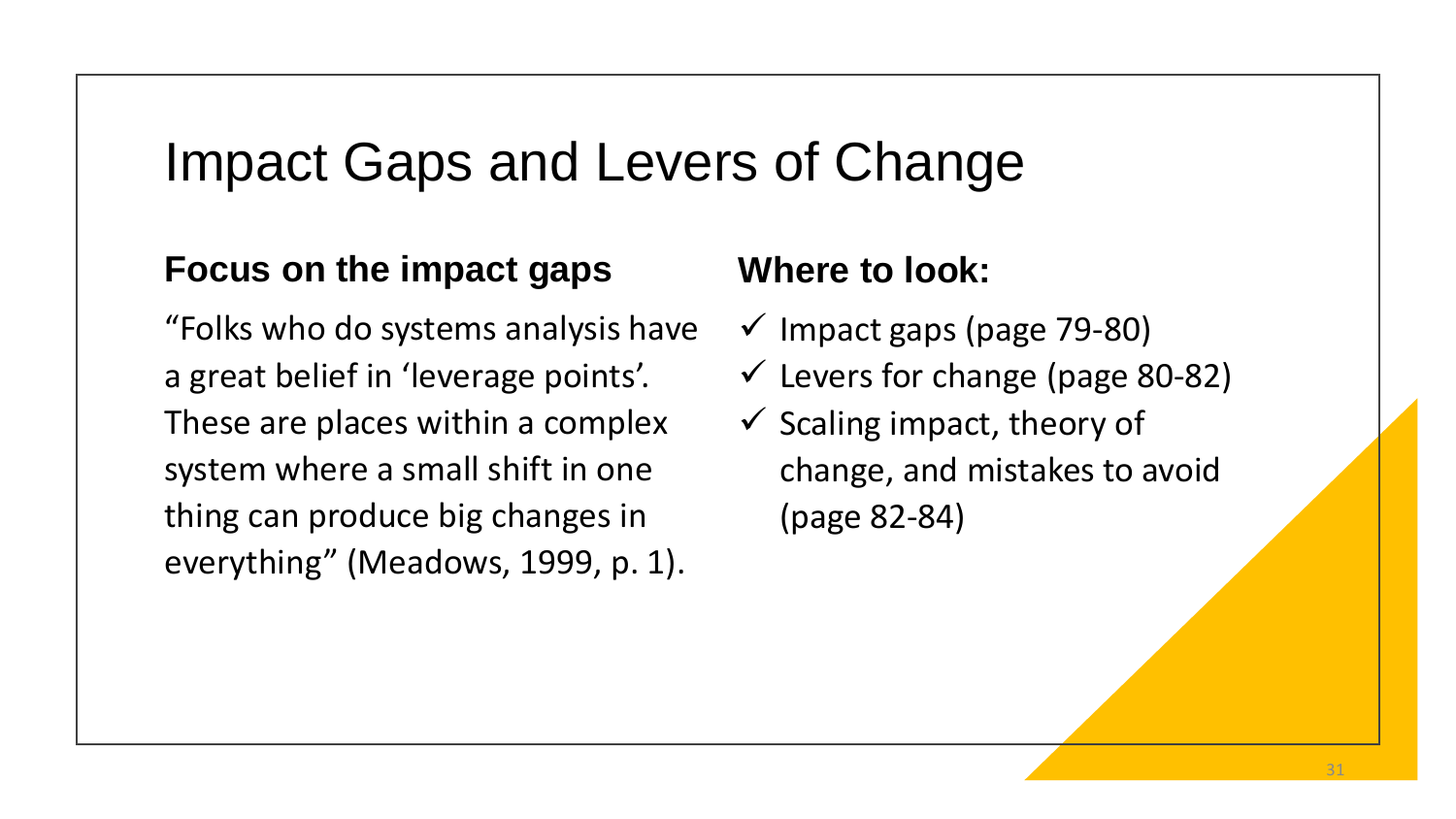### Resources

#### **Videos:**

- Watch How Wolves Change Rivers → <https://www.youtube.com/watch?v=ysa5OBhXz-Q>
- Watch A Systems Approach to Ending Homelessness by David Stroh → <https://youtu.be/khFnWMZGcuM>

#### **Additional Resource:**

• [Read about levers for change Leverage Points: Places to Intervene in a System by Donella](http://www.donellameadows.org/wp-content/userfiles/Leverage_Points.pdf) **Meadows**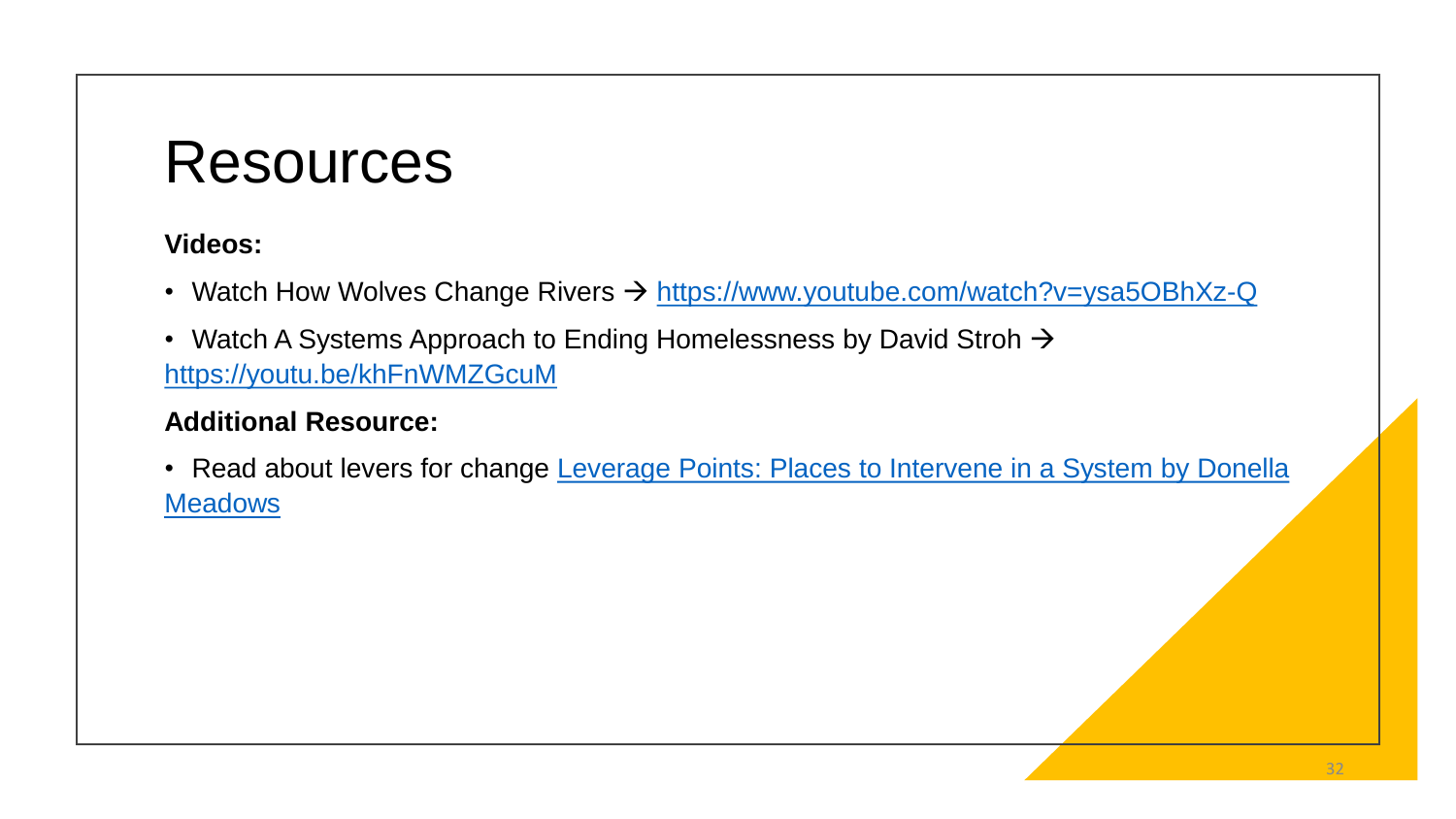### **Step Ten:** Lessons learned

### **Action Item**

Write a 200-word reflection using the following prompts:

- **EXTERE YOUT ASSUMPTED BEEN** challenged?
- What do we still not know?
- What else would we need to learn to really understand this challenge?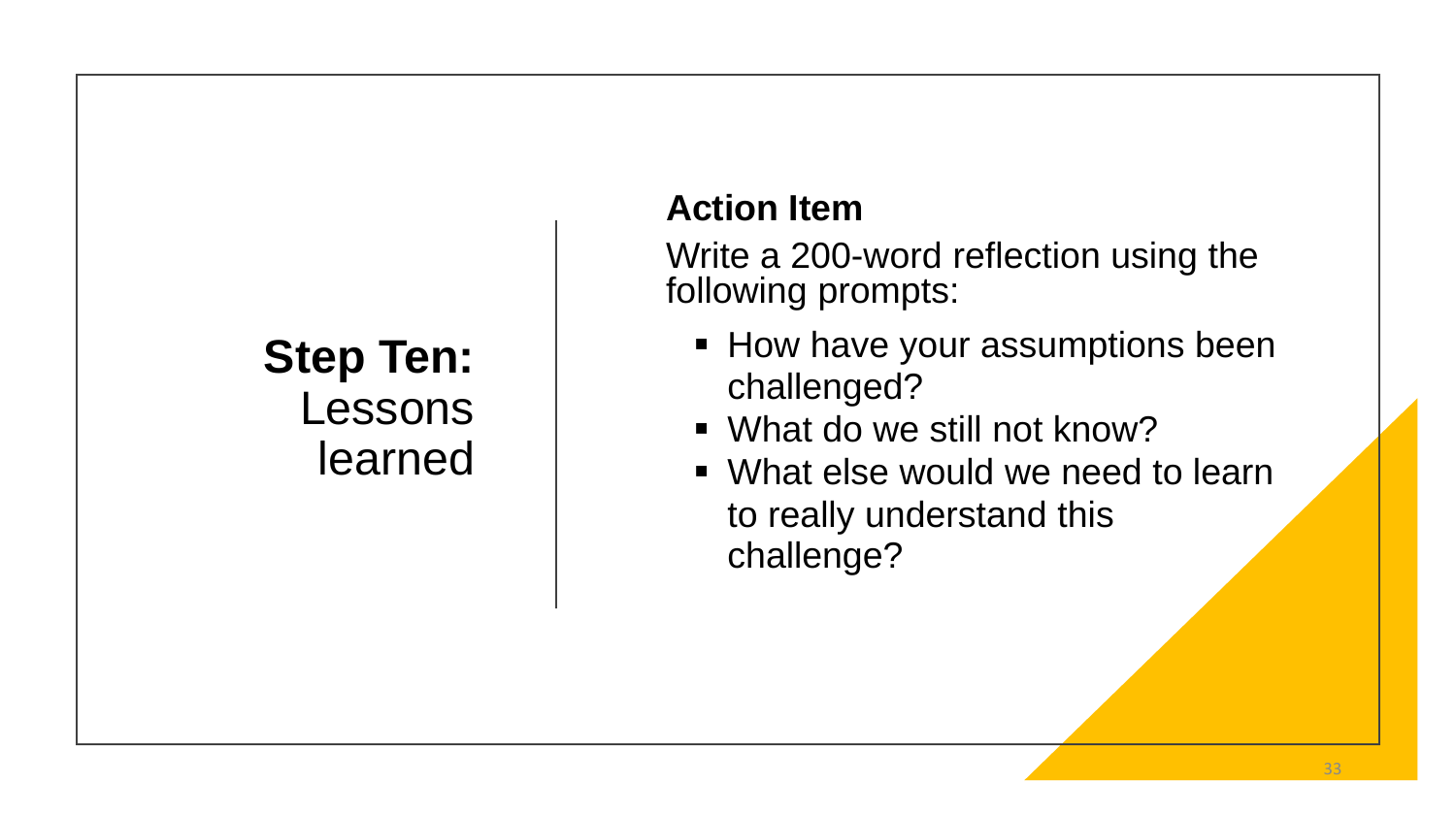### Lessons Learned

### **Engaging in Complexity**

"[T]he entire point of Map the System is…to engage in complexity, which is by nature, complex! It is likely that the more you research about a topic, the more you will realise you don't know" (Johnson et al., 2019, p. 88).

- $\checkmark$  What we learned from taking a systems approach (page 87-89)
- $\checkmark$  Complexity and unanswered questions (page 89)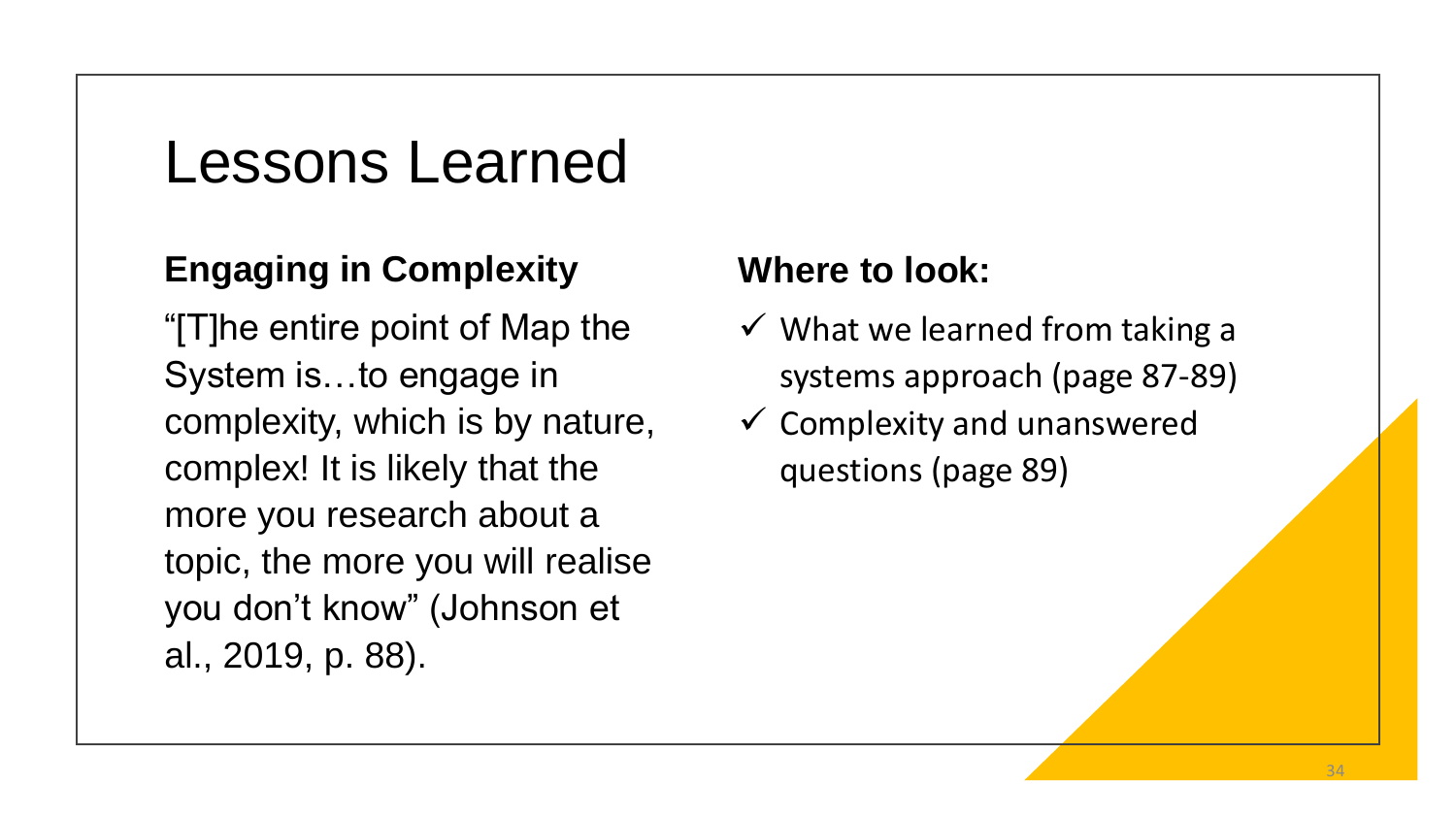### Resources

#### **Videos:**

• Otto Scharmer on the four levels of listening  $\rightarrow$ <https://www.youtube.com/watch?v=eLfXpRkVZaI>

#### **Additional Resources:**

• Taking a second look at Habits of a Systems Thinker  $\rightarrow$ [http://systemsthinkersanonymous.com/wp-content/uploads/2017/05/Waters-Foundation-Habits](http://systemsthinkersanonymous.com/wp-content/uploads/2017/05/Waters-Foundation-Habits-of-a-Systems-Thinker.pdf)of-a-Systems-Thinker.pdf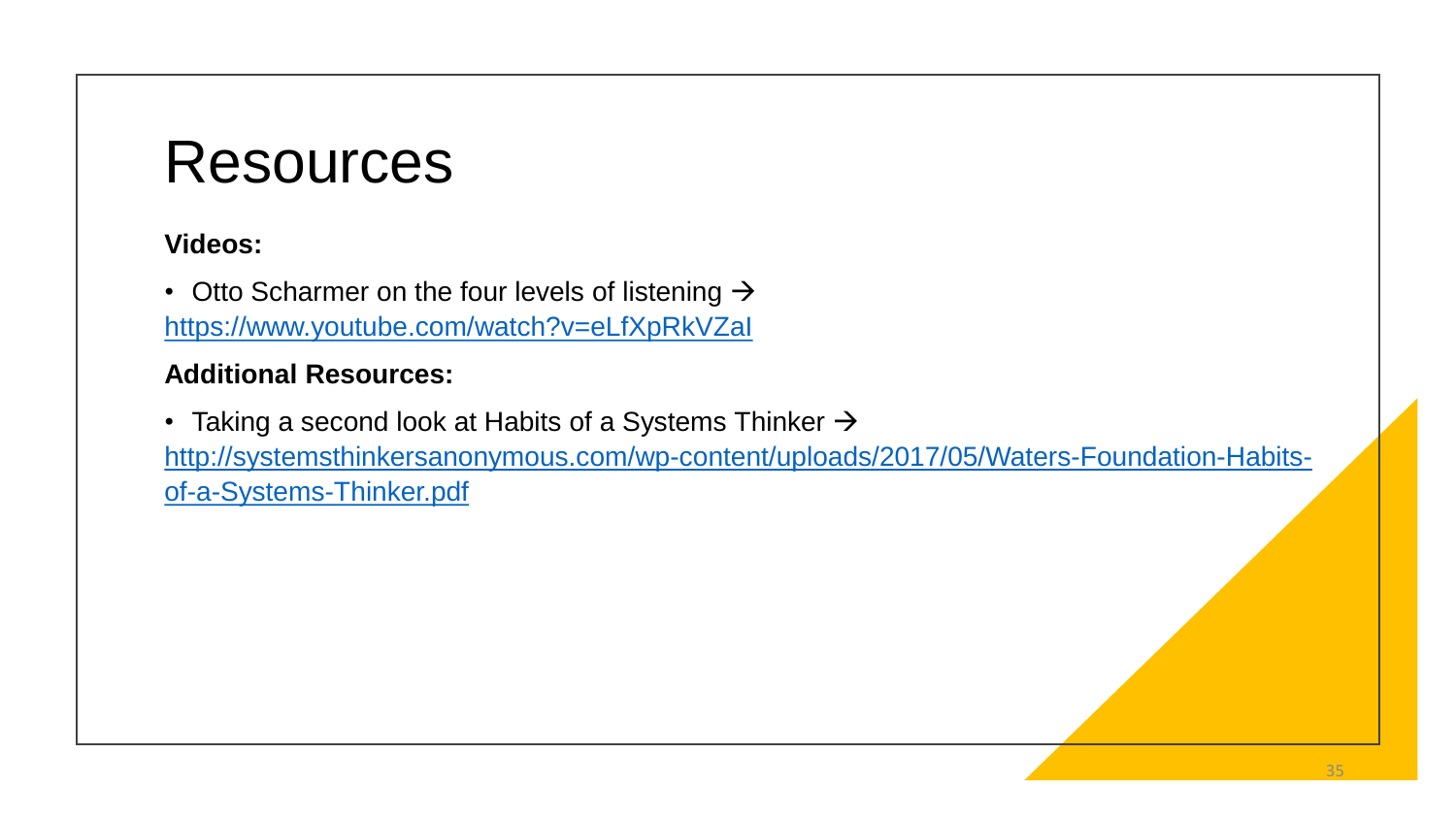

# **Section Four:** Putting Learning into Action (March 2022)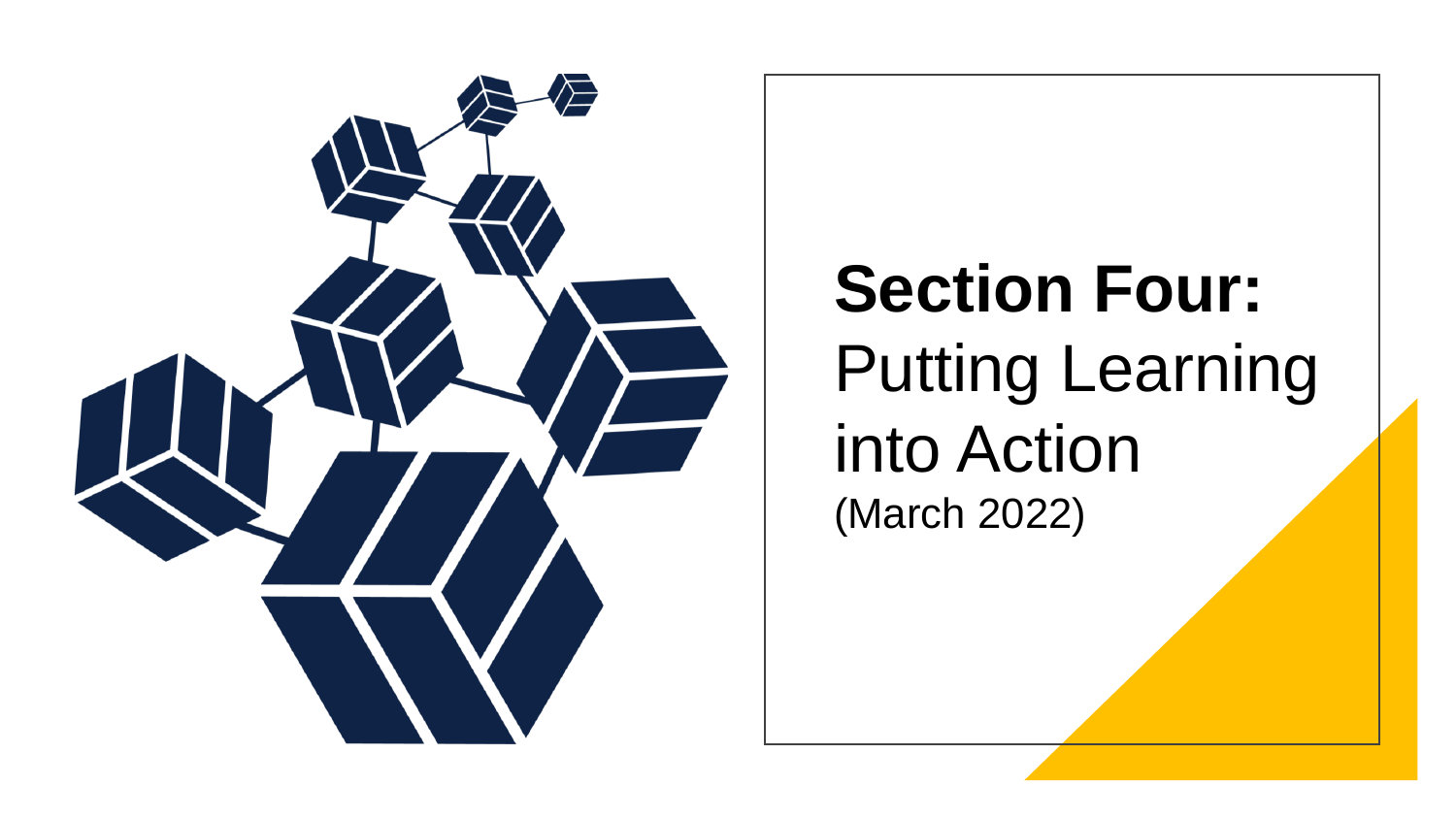### **Step Eleven:** Presenting your learnings

### **Action Items**

- **Update your visual map**
- **Finalize your written summary and** bibliography
- **Einalize your presentation**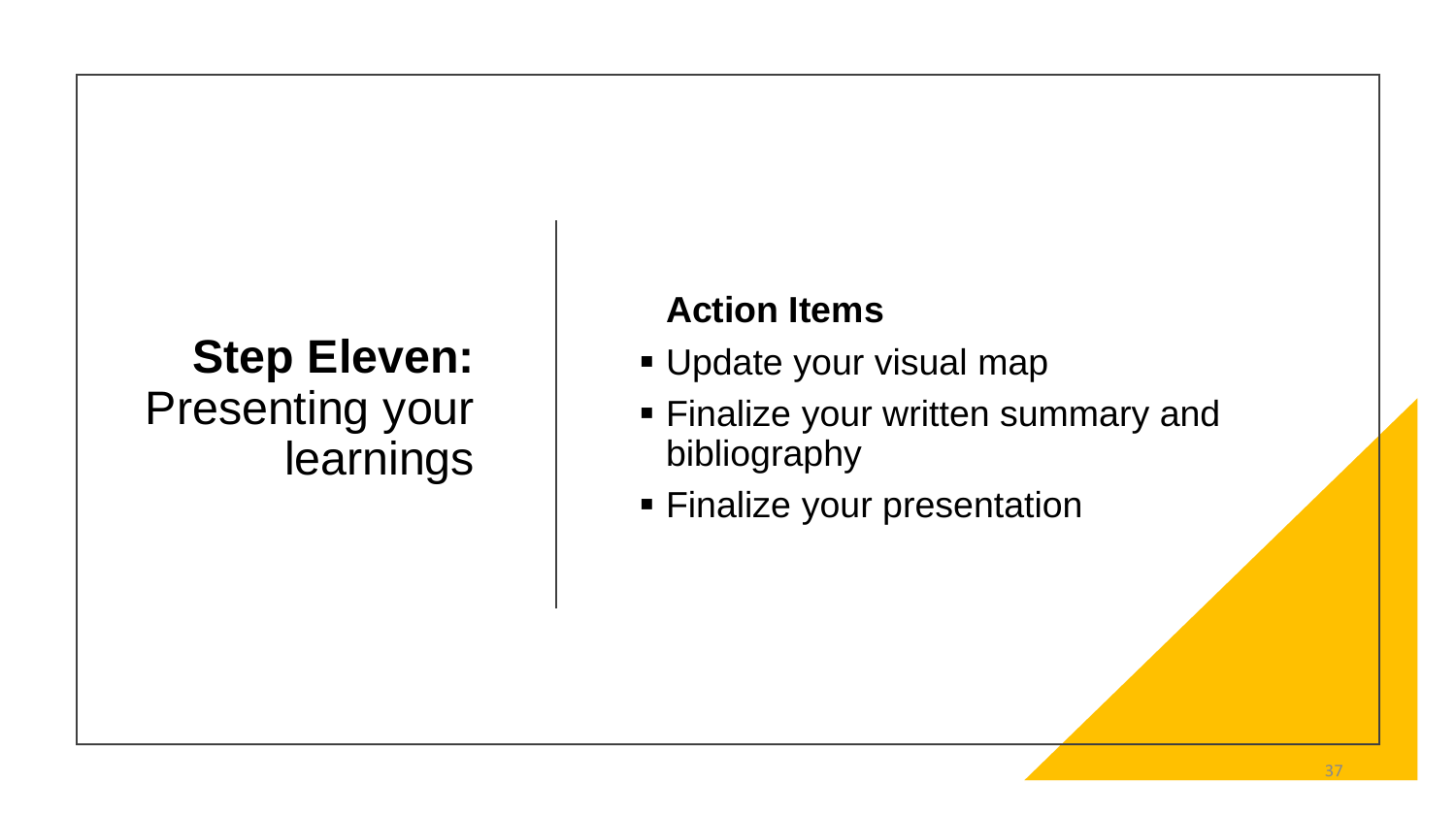## Presenting your Learnings

#### **Shift your focus**

Now is the time to start thinking about how you will present the findings from your research.

As a reminder, your final submission is due on April 3rd, 2022. Submission guidelines can be found here -

[https://www.mapthesystem.ca/sub](https://www.mapthesystem.ca/submission-guidelines) mission-guidelines

- $\checkmark$  Visual map and links to online mapping tools (page 94-95)
- $\checkmark$  Written summary (page 96)
- $\checkmark$  Flow of presentation (page 96-99)
- $\checkmark$  Speaking tips (99-100)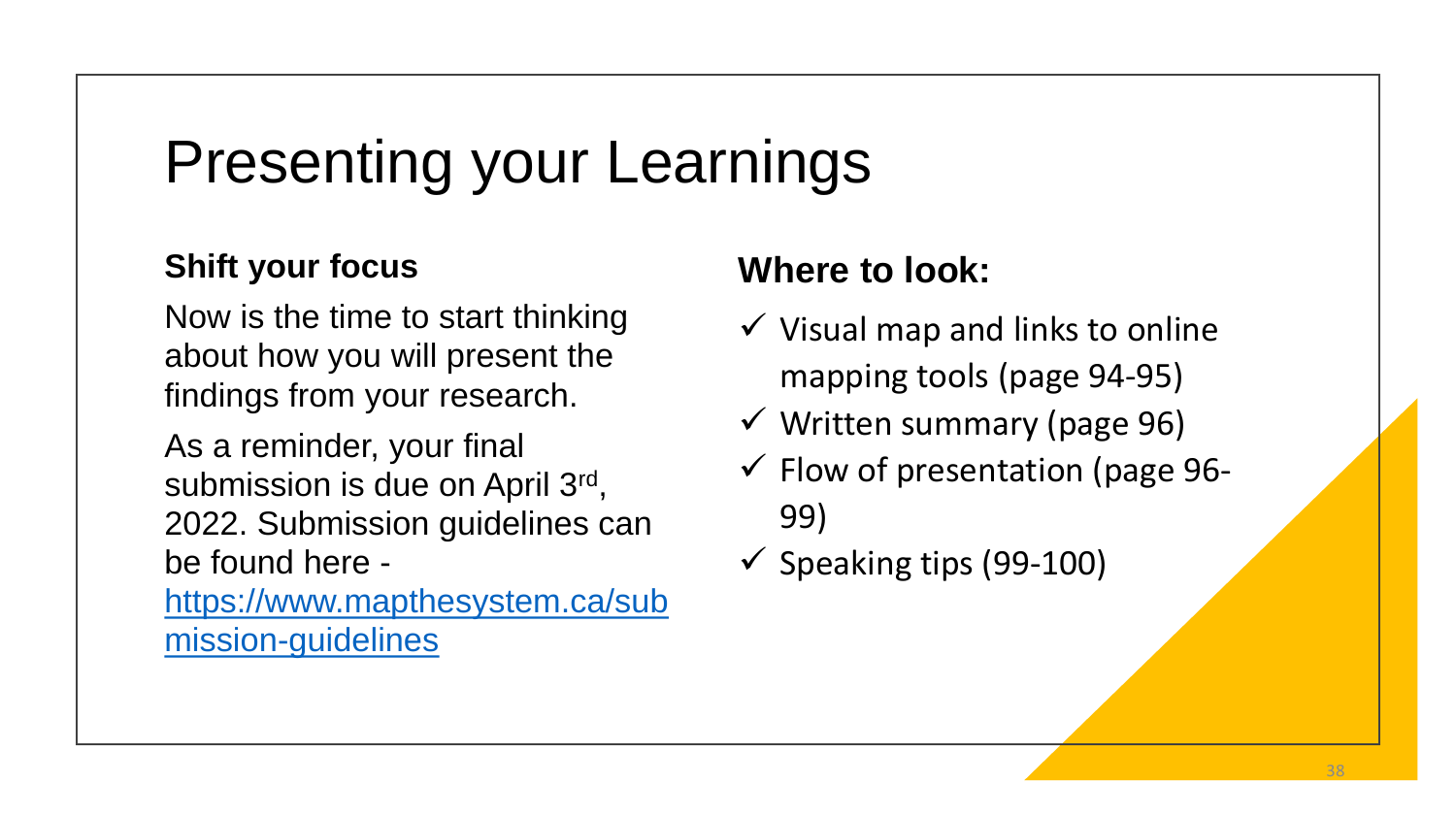### Resources

#### **Videos:**

• TED Talk by Nancy Duarte: The secret structure of great talks  $\rightarrow$ [https://www.ted.com/talks/nancy\\_duarte\\_the\\_secret\\_structure\\_of\\_great\\_talks?referrer=playlist](https://www.ted.com/talks/nancy_duarte_the_secret_structure_of_great_talks?referrer=playlist-how_to_make_a_great_presentation#t-2005)how\_to\_make\_a\_great\_presentation#t-2005

#### **Additional Resources:**

• Learn about Pecha Kucha, an innovative way to tell your story  $\rightarrow$ <https://www.pechakucha.com/>

• Creating a bibliography can be challenging, check out Zotero for assistance  $\rightarrow$ <https://www.zotero.org/>

• Looking to improve your public speaking skills? Check out this course by Coursera  $\rightarrow$ <https://www.coursera.org/specializations/public-speaking>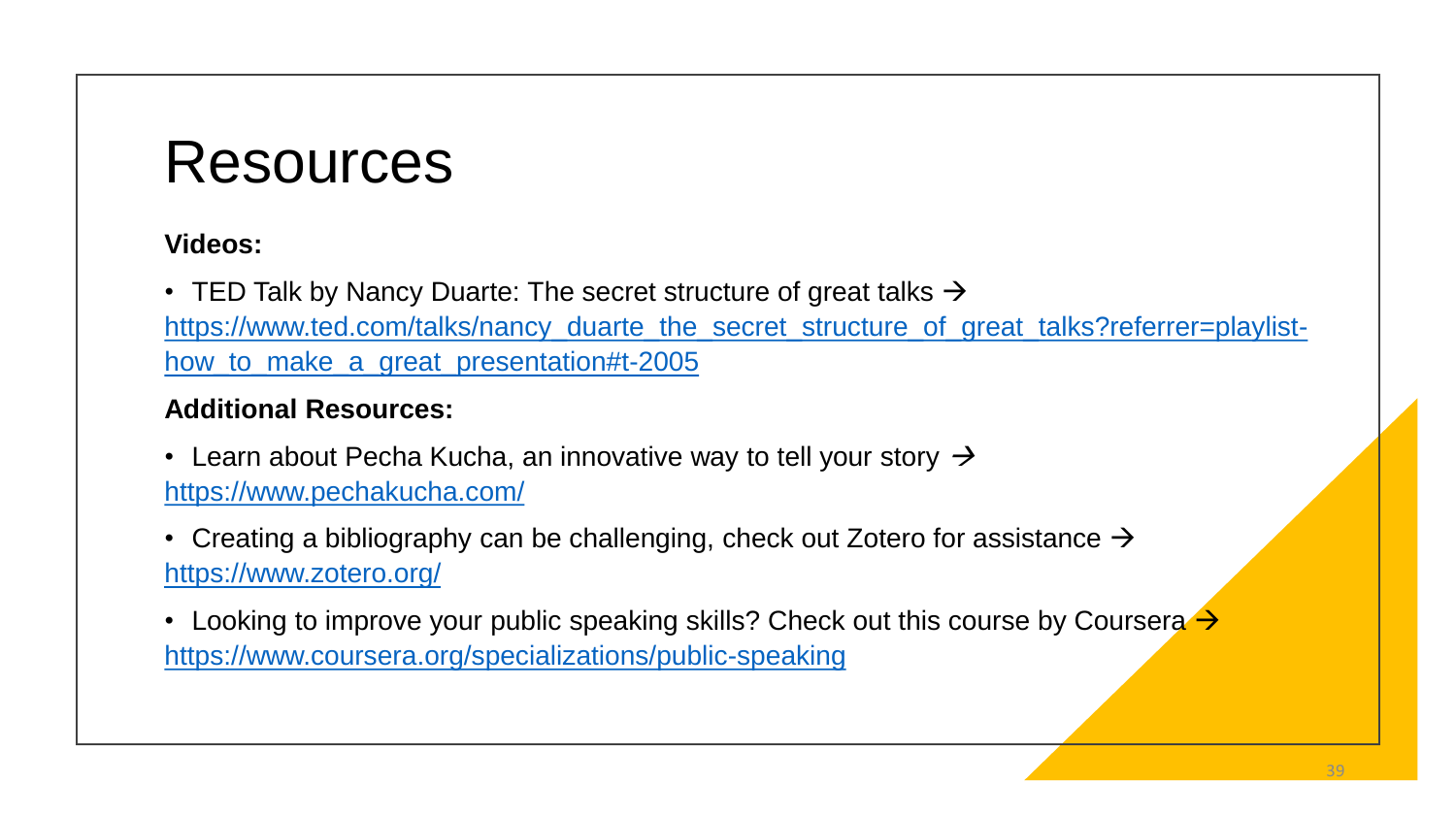### **Step Twelve:** What's next?

#### **Action Item**

Celebrate your hard work and take time to reflect on the lessons that you learned by participating in Map the System.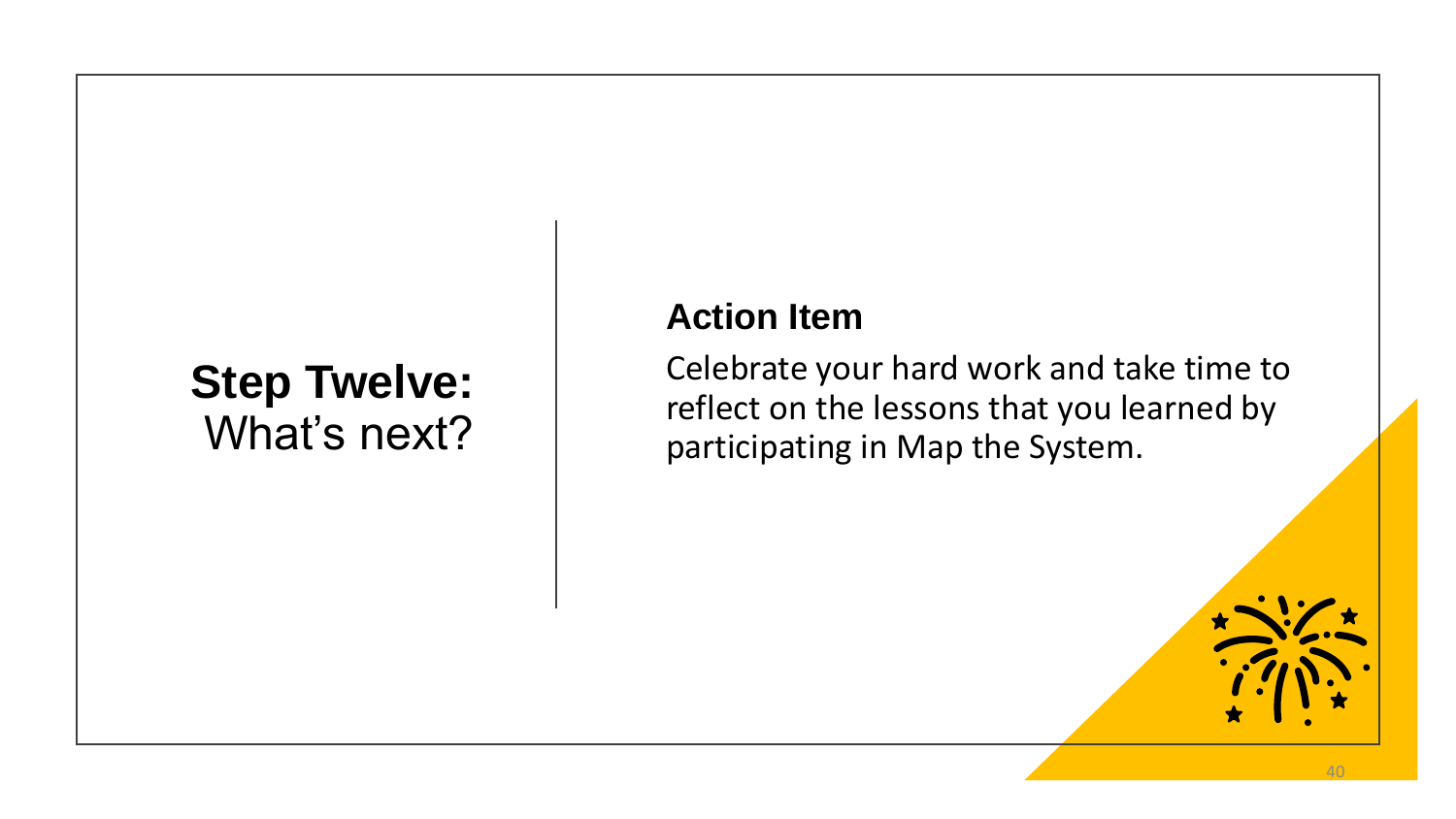### What's Next?

### **Congratulations!**

You have made it to the end of the Map the System process. You might be wondering: what can I do with my research beyond the competition? Step 12 sheds light on what comes next.

- $\checkmark$  Share your learnings (page 102-103)
- $\checkmark$  Receiving feedback (page 103-104)
- $\checkmark$  Leveraging your experience (page 105-106)
- $\checkmark$  Rest and reflection (page 106-107)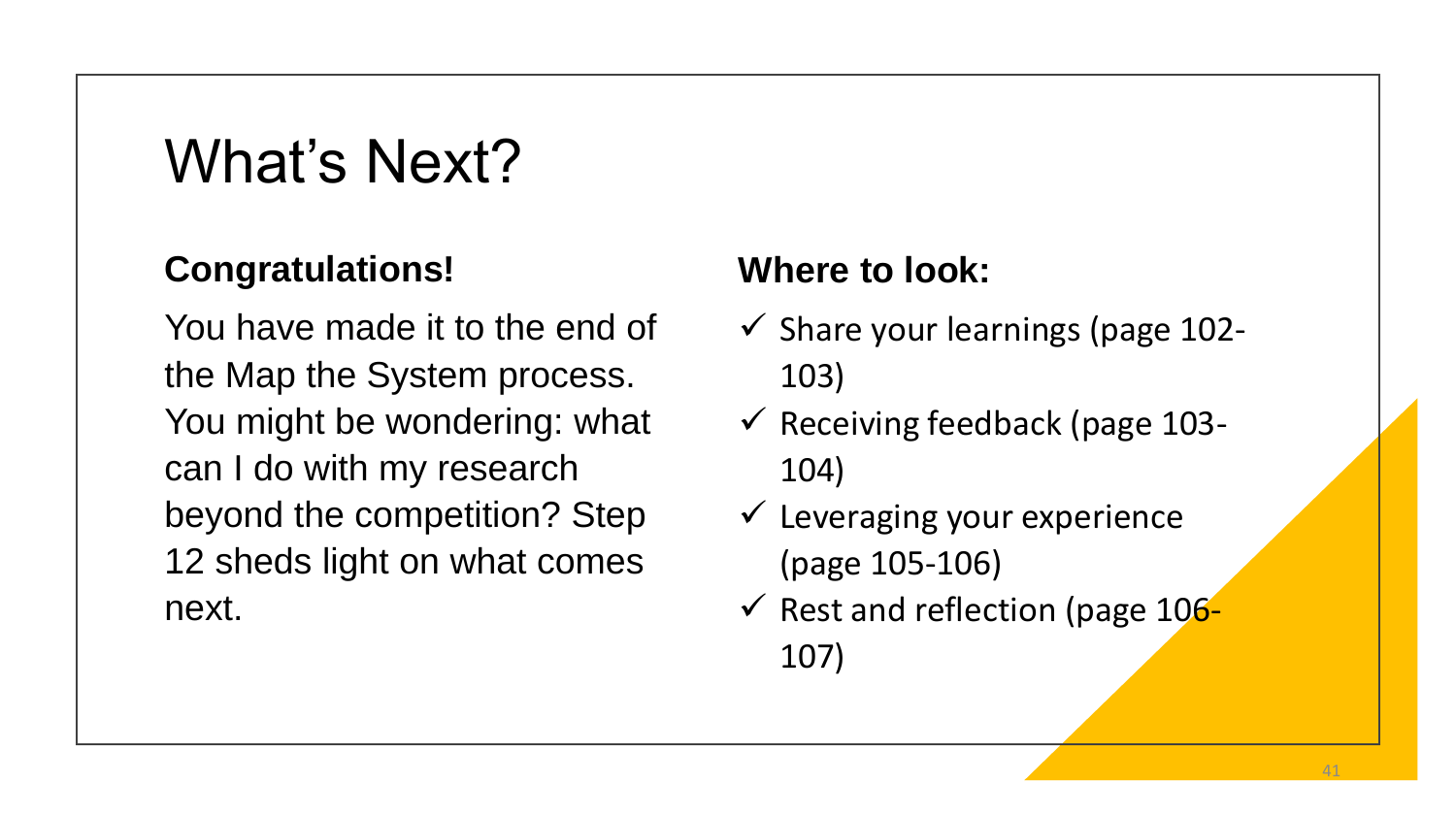## Closing Comments

We hope that you have found this workbook useful. If you have any questions, please be sure to check out our website https://uwaterloo.ca/centre-peace[advancement/student-engagement/map-system](https://uwaterloo.ca/centre-peace-advancement/student-engagement/map-system)

or reach out by email to Leah, our Campus Lead [mapthesystem@uwaterloo.ca](mailto:mapthesystem@uwaterloo.ca)